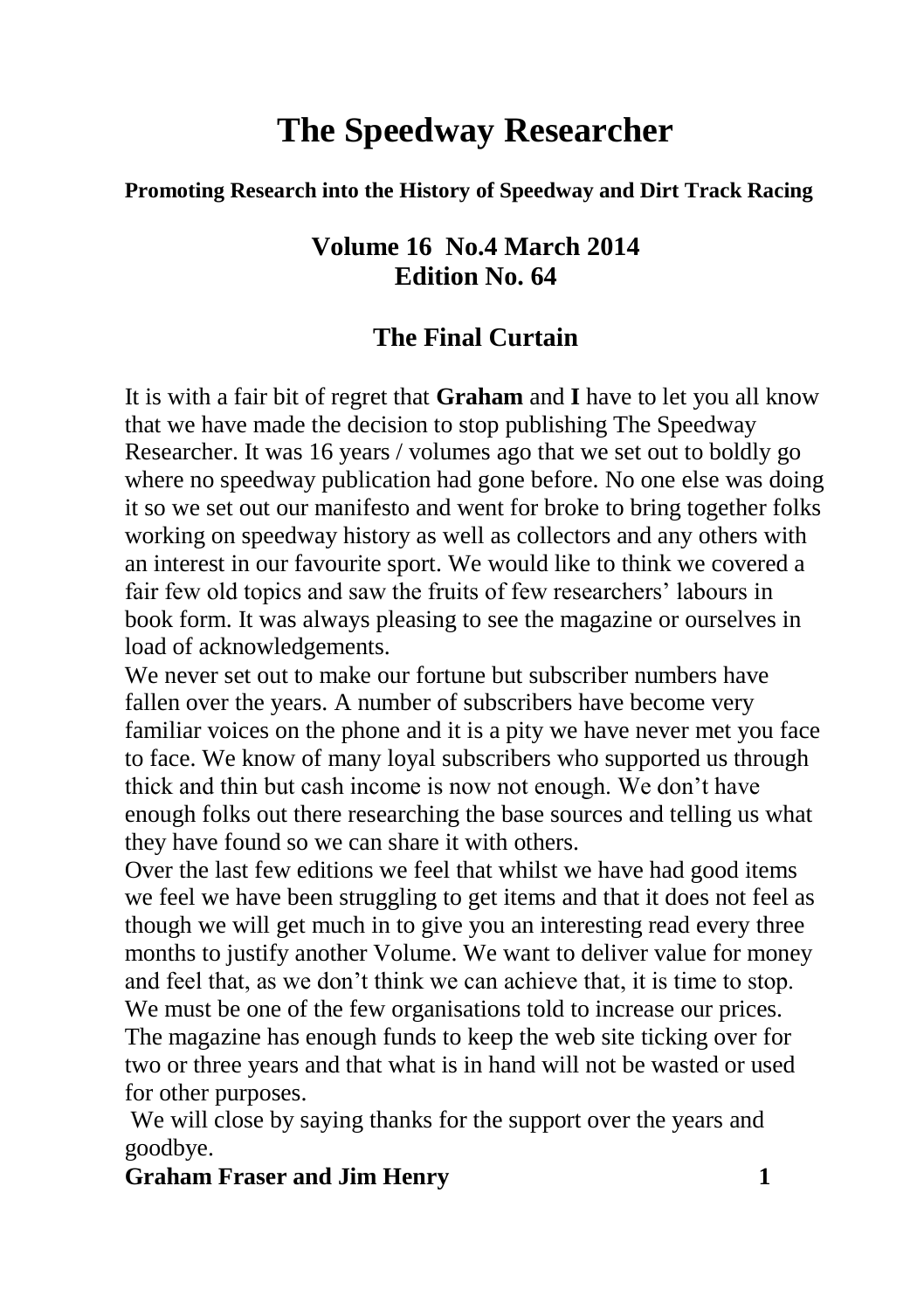#### **A J Hunting arrives in Great Britain 1928. Part 2**

From the World wide adventures of AJ Hunting by **Tony Webb** in collaboration with the Hunting family and research at National Archives, London and Queensland Archives, Brisbane, Australia. However to get back to the main story again, an agreement was reached with the National Greyhound Association, who were looking for extra income from their stadiums, to lay cinder tracks within their stadiums. Three tracks were opened in London at Harringay with a crowd of 4,211, on 29-5-1928, White City, attendance 4,442, on 19-5-1928 and Wimbledon, 3,996 on 28-5-1928 Then one at Kirkmanshulme, Manchester on 28-7-1928 and one in Halls Green, Birmingham 3-8- 1928. The dates are the opening dates. Portsmouth was another venue under consideration and with the permission of the Portsmouth Greyhound Club a track was laid at the new stadium at Copnor. However the planned September opening did not eventuate, although the Jimmy Baxter company D.T.S.L. did stage racing there in 1929. These attendances figours were well short of the estimated crowds, the AJ camp had serious concerns. The advertising for the first three meetings had cost 11,000. There was disappointment with the press as the speedway was only getting a few lines, in contrast to the Australian presss that would run a whole page on speedway. AJ went on a cost saving mission he fired the PR man and gave complete control to his brother Frank. AJ then issued 60,000 complimentary tickets over three weeks. During that period the paying attendances rose to a point when they were getting 11,000 per meeting. His fellow directors were not happy with the free tickets even though it worked. Their concern was the value of shares on the stock market, wether the speedway promotion made money or not was not an issue with them. AJ could see that the shares would fall, then rise again, he cabled his investors in Australia to sell their shares to cover out of pocket expenses, but retain some as the price would rise again. Only one Australian investor heeded the advice, that man later made 500% profit on his shares

AJ could see that his style of working was not in line with his rather staid directors. He could see the warning signs and wisely looked to new adventures. Company searches reveal that AJ was commissioned by the Arsenal Gunners Football Club to investigate the possibility of **2** speedway at Highbury Football ground in North London. The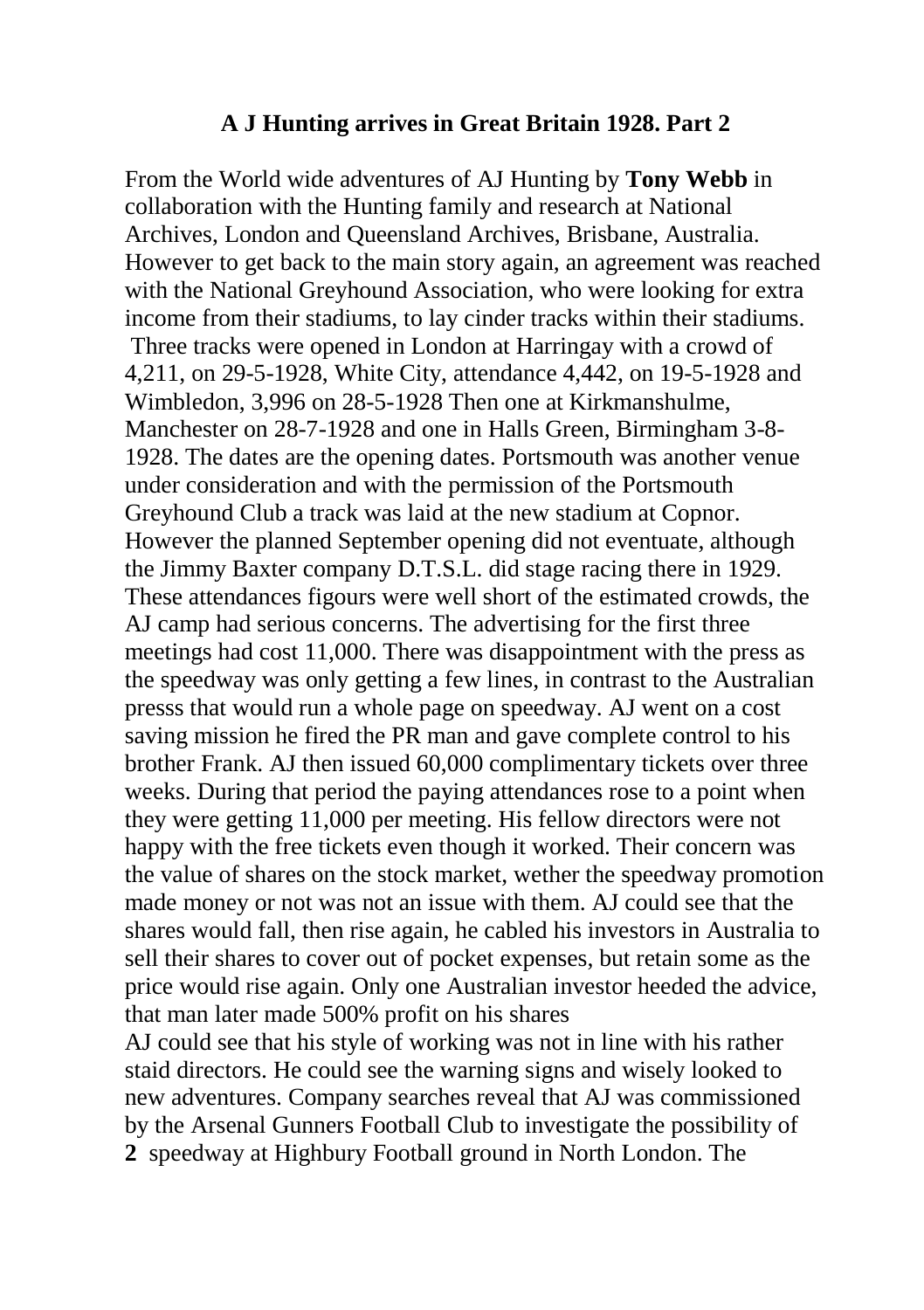company records indicate a fee was paid to AJ for his services. It would appear that this plan did not eventuate.

Back in Brisbane unrest was brewing in the boardroom. This coincided with the announcement from London of the formation of International Speedways Limited. The speedway programme for Davies Park 25/1/1928 had shown a change of management to National Speedways but by March 30 1928 Olympia Motor Speedway [Brisbane] Limited was listed again as the governing body. Possibly the interim change was for the board and management to be restructured. Skip Rees replaced Frank Hunting as Clerk of the Course, Fergus G. Matthews became Secretary, while Maldwyn D. Davies (who was an early director of National Speedway) and J.E. Hudson came in as directors. Following the unrest between AJ. and his former directors in Brisbane, a notice appeared in the Brisbane Courier Mail on July 12 1928. The notice read National Speedways Ltd had issued a writ seeking the sum of four hundred and forty four pounds from AJ. Hunting formerly of Lambert Road Indoorpilly, and now in England. The writ was for funds paid in error to AJ. The out come is unknown and I suspect it was a case of 'sour grapes'.

Stanley Glanfield of Glanfield Lawrence Motors Ltd established a most advanced workshop complex at a fourstorey building in Ridgmont Street, off Tottenham Court Road. The top floor was divided into cubicles where up to twenty individual riders and mechanics could service their machines. The second floor had fully equiped workshops to carry out every facet of speedway tuning and machining. The mechanics were on hand 24 hrs a day, seven days a week. They were employed by Glanfield.and received a bonus based on the success of the riders. Several of the top tuners including, Dick Denty, Alec Mosely, Bert Dixon and Queenslander Jack Harris worked from here and they were able to discuss their ideas with each other in the well appointed conference room. Sometime very heated technical debates took place. *The foregoing was the general consensus of activities as drawn from the general press and information historians have recorded to date, However, letters written by AJ have now surfaced which indicate that the early months in England were far from easy. This eventually led to a parting of the ways with AJ and International Speedways Limited.* The UK Speedway News Magazine devoted the whole of the May 15 issue of the arrival Australian party, complete with photographs and biographies. **3**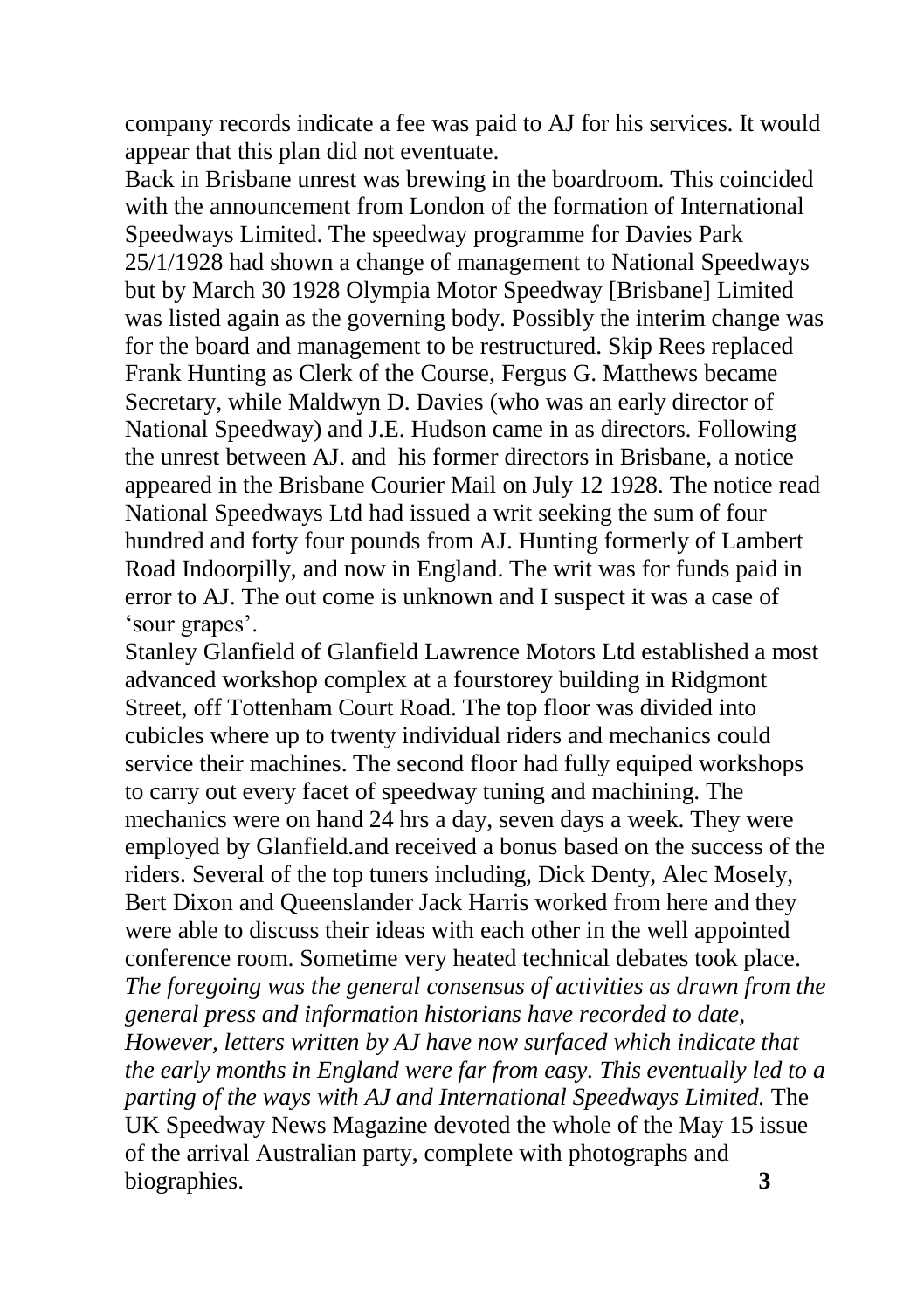From the beginning International Speedways took a strong stand against Sunday meetings, women speedway riders and on track betting. The company was firmly against these issues and always adhered to that position whilst under AJ's control.

AJ came out strongly in the publication "Illustrated Sport " in early September. Under the headline 'Only men on the dirt track', he stated his viewpoint. Lady speedway rider Fay Taylour replied in even stronger terms in the September 13 issue stating the female case. AJ must have been upset when his fellow directors at Davies Park ignored his views and decided to book Taylour when she did her Australian tour the following year!

The first meeting was at London's White City on May 19 opened by Lady Strathspey on a very wet evening. Ben Unwin was the surprise packet with the fastest time of the night. Regular meetings followed at Harringay and Wimbledon but machine failures and the shortage of sparescontinually hampered them. The new cinder tracks were also causing a lot of falls. Dicky Smythe broke a finger, Vic Huxley, Jack Bishop, Hilary Buchanan and Billy Lamont all had spells on the injured list. Buchanan gained the nickname of 'Whisky.' Buchanans was a popular whisky brand at the time. AJ. was keen to see that his sixteen star riders were not over extended. He had a policy that no more than eight of his riders would be in action on the same night. For the first season the ISL riders were identified by coloured blouses but that was discontinued in 1929, This is a good way of dating a photograph. Another sign of the Australians popularity was the inspiration for the composing of a song "My speedway hero (He's a rider) " As it was a fox trot, it was in demand in dance halls. Featured on the sheet music cover were "Whirlwind" Charlie Spinks, "Dare Devil" Dicky Smythe "Wizard" Frank Arthur "Broadside" Vic Huxley and "Cyclone" Billy Lamont - a collector's item today.

Although living conditions, rain and machinery problems dampened the spirits of the Australians they could do no wrong in the eyes of the British public. Respected British speedway author Tom Stenner wrote in  $1934 \cdot 5$ 

"Without a shadow of doubt we have to thank the Australians for putting speedway racing on the map in this country. The brilliant band of riders, who came to England under the banner of Brisbane promoter A.J.Hunting, showed us that even the best Englishman was a raw **4** novice. We did not know what broadsiding was until Huxley,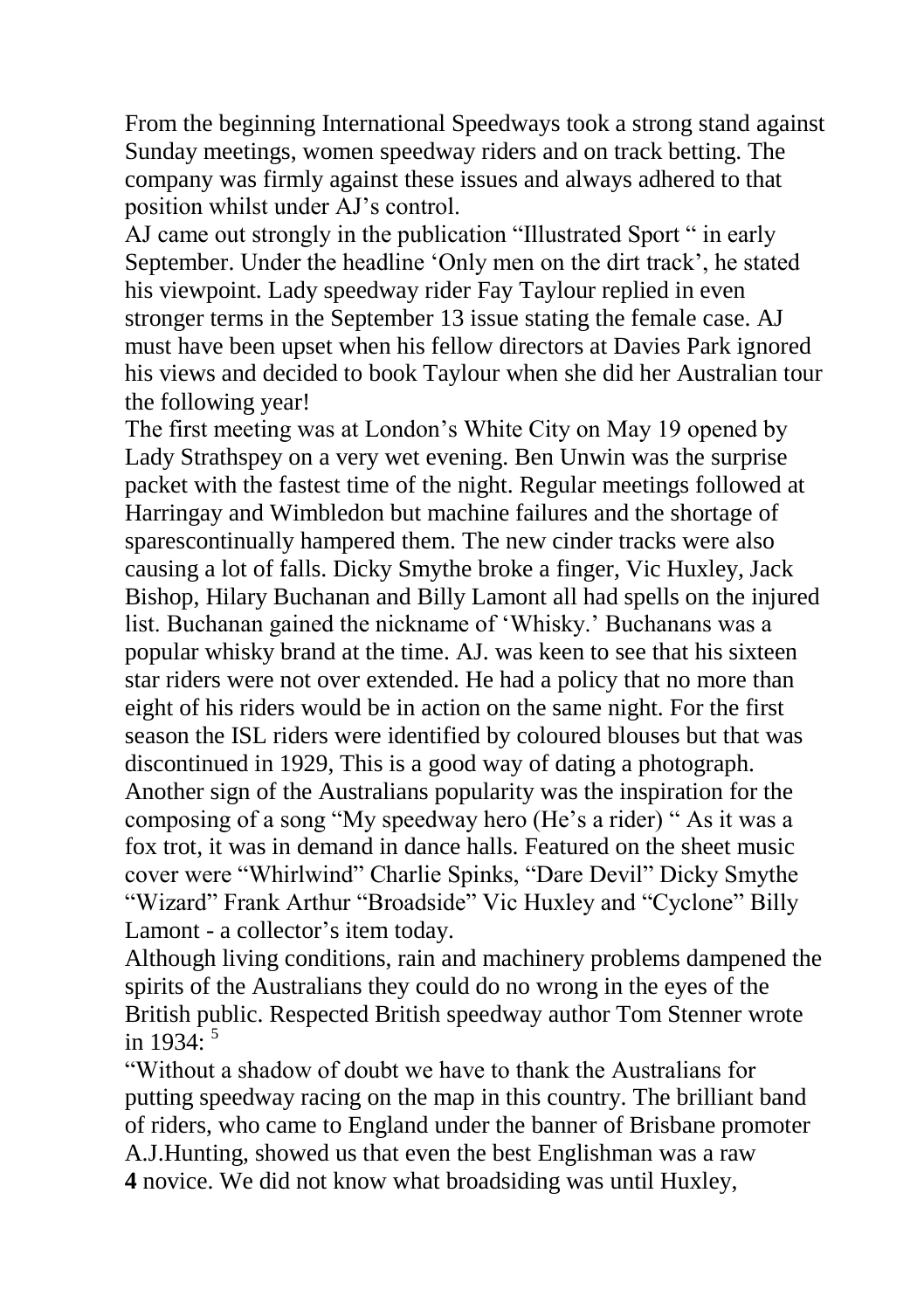Arthur and their colleagues dumbfounded the critics and crowd alike by seemingly laying their machines at impossible angles to send the cinders spouting Vesuvius- like from flying wheels over the fence and into the stands. "

A record crowd of 74,000 was recorded at the White City Stadium for the June  $9<sup>th</sup>$  meeting, a boost to the coffers of I.S.L.

Drawing again on their ideas from Australia I.S.L introduced the seven popular trophies that were so keenly contested at Davies Park. They were the Golden Helmet and Gauntlet, Silver Armlet, Sash, Wings and Pennant. The Golden helmet history will be covered fully in a later chapter. Another example of the ploys that were used by International Speedways to gain the utmost publicity, was the visit of the I.S.L riders to the Princess Theatre in the West End to see Mae Bacon in the comedy "Lumber Love". As the party went backstage, Frank Hunting picked up a silk stocking belonging to Mae, the actress, duly autographed it with a flourish and it was put up as the trophy for the next White City meeting, which Frank Arthur duly won.

As the season progressed the shortage of machinery eased, as the manufactures became more accommodating to the Australians needs. By the end of September AJ's riders had raced all over England, from London to Manchester and Birmingham.

A mention of the Manchester track should be made as it is sometimes referred to as White City, which is the area not the actual track. In fact there were two tracks in the White City area of Manchester. The ISL one was in Kirkmanshulme Lane, a greyhound stadium also known as Belle Vue Inow home of the present day Belle Vue team. The other was earlier at Old Trafford. The first meeting at Kirkmanshulme Lane on July 28 1928 is featured in Norman Jacobs informative publication, "Speedways Classic Meetings" Tempus 2004, to quote,

*"The opening meeting was organised by international speedways limited under their dynamic manager, A J Hunting. Hunting had a comparatively long history of promoting in Australia,when the sport opened in Great Britain Hunting and his company were there to make sure they had a large share of the action"*

This was AJ initial contact with the Manchester club, it was from this connection that the basis of the riders and officials for his venture into South America the following year were sourced.The Iles family who were the founders of the Belle Vue Zoolological Gardens and other **5**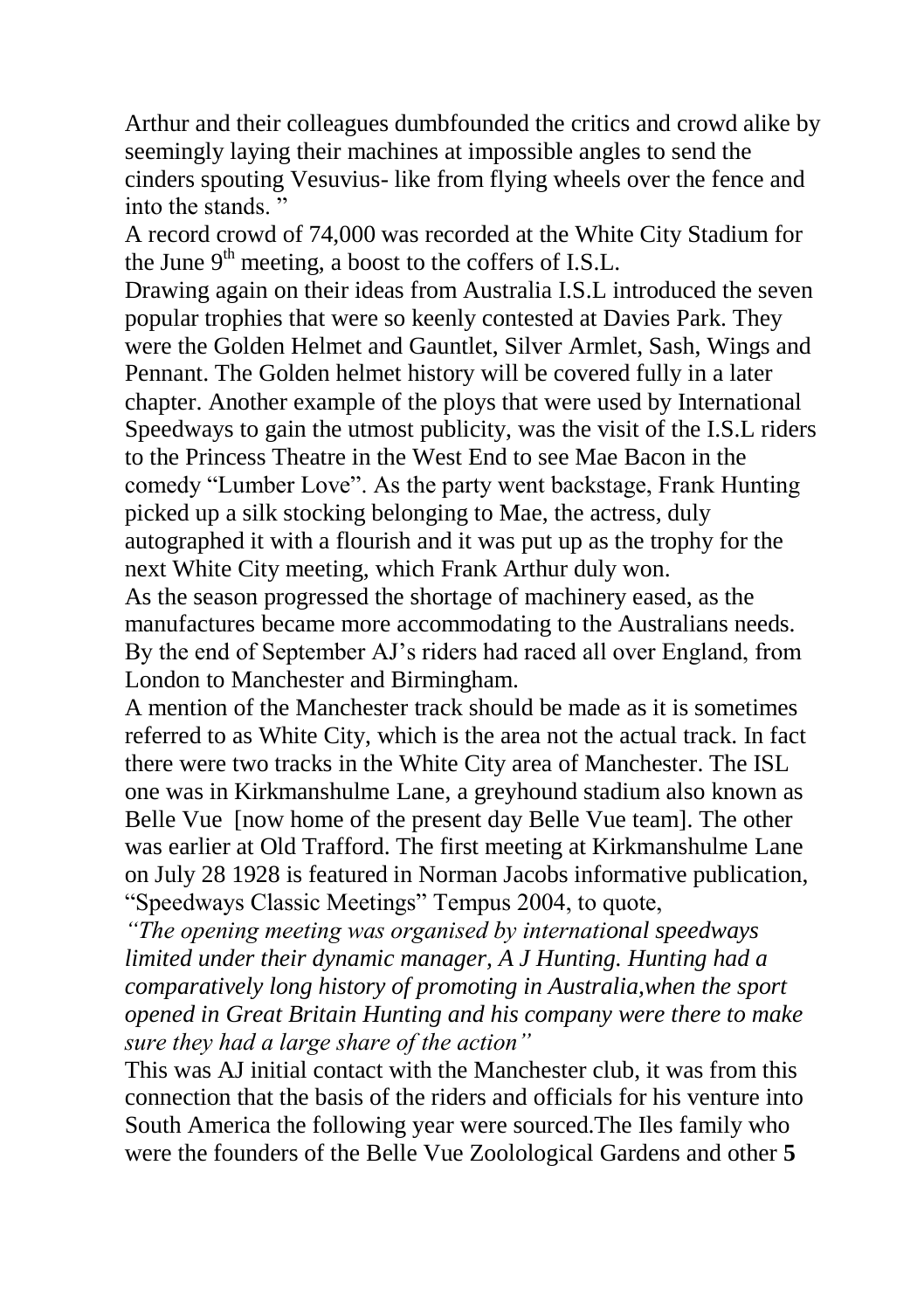Amusement parks became shareholders in other companies formed by A<sub>I</sub>

As the riders prepared to return to Australia their mission was completed. Speedway was well and truly introduced to England. The methods of running speedway meetings, which were developed in Brisbane, were to become the models for the presentation of speedway until the present day. The general impression was that the 1928 season in England was a great experience but not everyone was so happy. This letter from Frank Pearce published in the Davies Park programme of February 29 1929 paints a different picture.

*"Two days before I left I had a conversation with A.J. Hunting regarding riders, and while offers were made for me to procure the services of riders, I could not send any boy over to ride under the deplorable conditions which we did, and my advice has been to any boy who was inclined to make the trip to stay here, earn and save sufficient money and go as a tourist, NOT, as we did. Furthermore, I believe all the speedways in London have amalgamated, which makes it very hard for the riders to improve the conditions, as big offers were flying around before I left, although not nearly as big as rumours which have been circulated about certain riders getting certain things. Frank Hunting wished me well, and I shall never forget the sincerity of him when, looking very blue, he expressed his longing to be coming back with me, as I know he himself was fed up to the neck.* `*Rumour has it that A.J. Hunting has left the concern, but that is not true. A lot of money was involved in the project in England, which dampened the ardour of the directors when money was not forthcoming to start tracks in America and various other countries, as was first intended. As a consequence, A.J. was able to come to arrangements to release himself during the winter period the same as the boys have done, and return when called upon: if not called upon his duties were to commence with International Speedways at some specified time. In the meantime, he intended to make the trip, leaving London on 30th September, to go to South America with the idea of building tracks with foreign capital, or some such thing in the States, as I believe South Americae njoys weather such as we have ourselves. I mention this because many people have asked me what actually became of him. Since my return to Australia I have received communications from him in Buenos Aires, where he has a code cable address in case I should*  **6** *wish to make the trip over to ride for him.*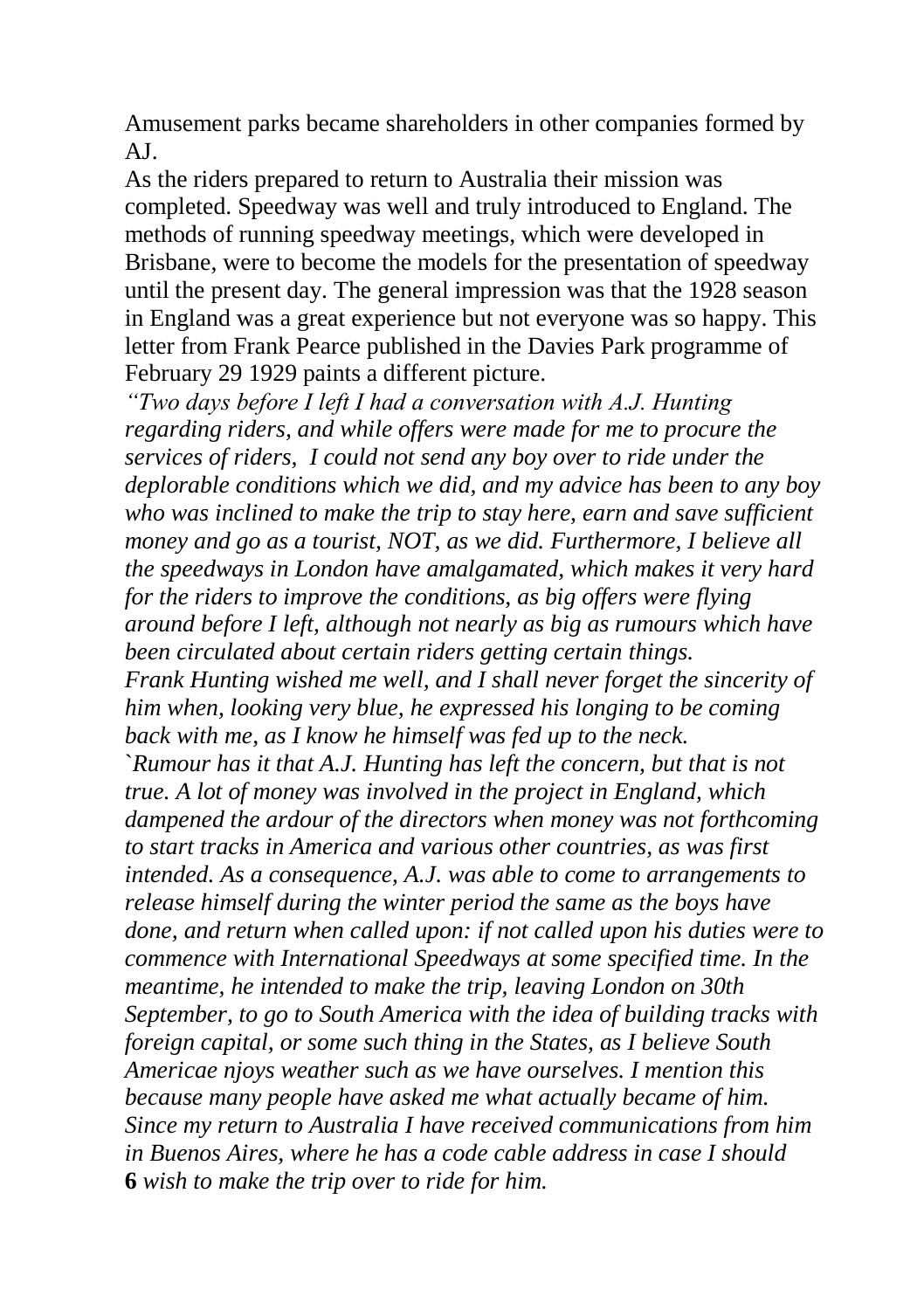*Although I have made some confessions I would hardly like to tell you the wonderful, if you could call it wonderful, send off the boys gave us on our last night in London. Needless to say, I had a sore head for two days. If you can call it going on the water wagon after being three times drunk in six months, I am on the water wagon since I resumed my duties, as I was before I went away. However, it was all done out of sheer devilment, and it is highly amusing to me when I look back on it. Ben and myself left Tilbury at 12 o'clock on Saturday, 29th September, perhaps the two happiest souls on the ship."* 

Public opinion in Brisbane had been rife that the departure of the top riders overseas would seriously affect the attendances at Davies Park. This proved not to be the case as several of the junior riders were not slow to step up into the limelight. Added to this was the fact that the six foot South Australian Alby Taylor, New Zealander Harry Mangham and Sydney riders Dick Sulway, Bob Stilley and Arty Wardell all arrived for the next meeting after the mass exodus of the star riders. Another plus for the Brisbane fans was the arrival of the much-improved Lionel Van Praag on March  $10<sup>th</sup>$ . Lionel rode under the Christian name of Les at that time. He had ridden at the meetings at the Ekka in 1926/27 but he was now a much-improved rider. Lionel became the first rider to hold all four monthly trophies at the same time. His time at Davies Park was a most significant factor in the development career that would lead him to become the first FIM World Champion in 1936. Southern-based historians have largely ignored Lionel's sojourn in Queensland and these facts are also missing from the otherwise excellent DVD, The Flying Dutchman, on his life. Several other riders came to prominence at this time including the 17-yr. old Len Percival also billed as Lionel Davey. His progress was so quick that he relieved Van Praag of the Golden Helmet at the last meeting of the season. The legendary American Sprouts Elder also appeared in December 1927. The formation of the British Speedway Control Board in May 1928 prompted a statement from AJ. that would ring true the following year. "Safety of my riders is my first priority he said. If there is any compromise on safety I will go it alone". Safety fences were an issue with ISL. Hunting had designed a fence to withstand a force of sixty tons at sixty miles per hour. The question of speedway in Paris in 1928 has often become a point of debate, among historians. AJ did make two trips to Paris in June and August 1928. A letter from a Paris hotel confirms his stay there with a Captain Cyril Freyer. .A prospectus for **7**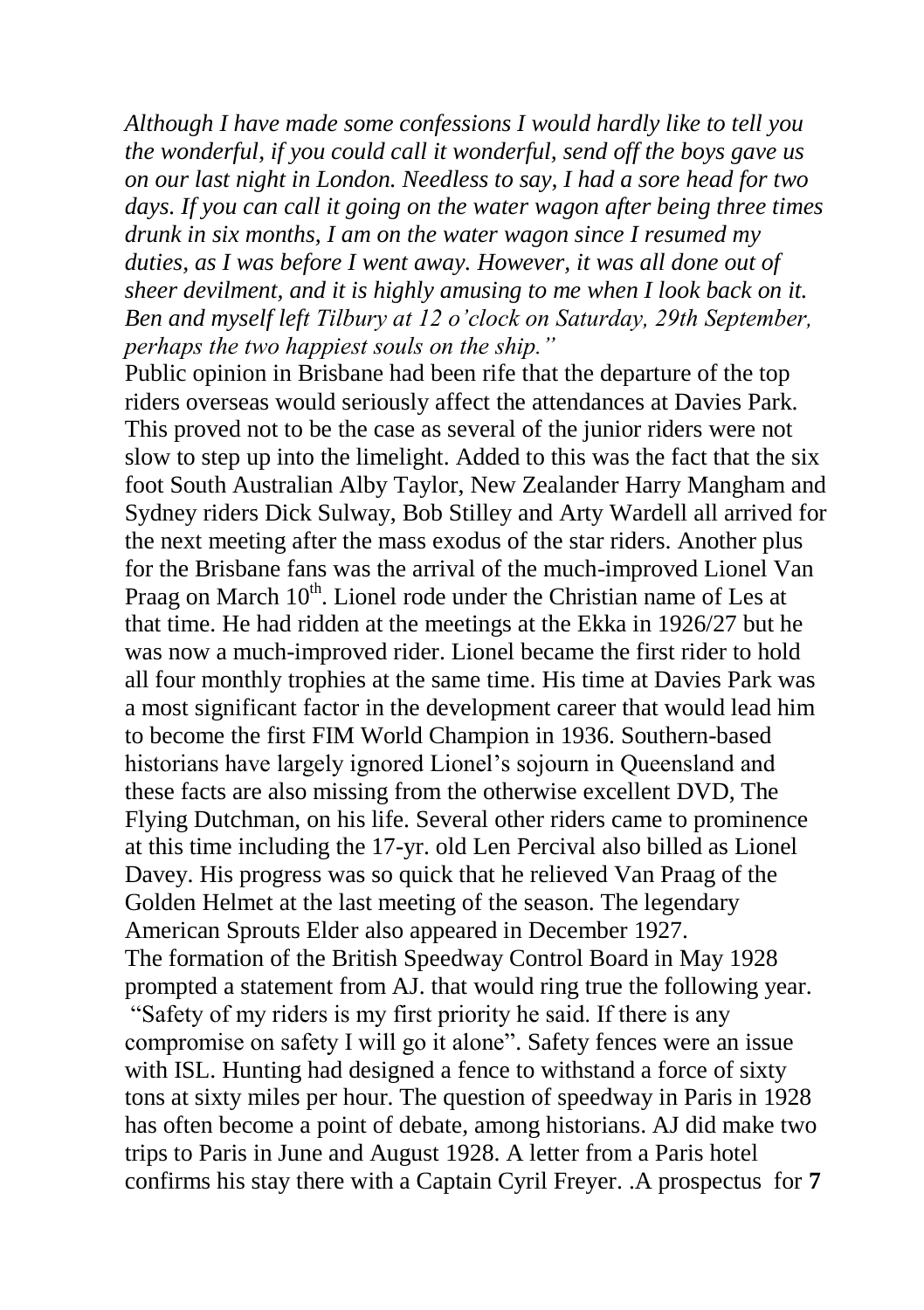a company named Continental Speedways was released in London on May  $30\,1928$ , prior to AJ's first trip to Paris, he flew for the first time, but returned by boat. The company was registered in London on November 11, 1928. The interesting point is Cyril Freyer was a director of Continental Speedways, it is not drawing to long a bow to speculate that AJ had an interest in this company. In a later letter AJ he claims an involvement with a speedway at Port Doree, a Paris suburb. One of his contracted Queensland riders Bert Spencer, was also in Paris at the time. AJ.'s wife Ethel joined him in London via Liverpool on September 22 1928. They undertook medical examinations, necessary for international travel, on September 24. They then embarked on a European tour, travelling by train through France, Germany Switzerland Malta and Italy. Both Ethel and AJ posted dozens of post cards to family in Brisbane, these are still held by family members and are an excellent record of their travels. They embarked from Genoa to Buenos Aires in October 1928 on the SS Conti Verde. The first post card from Buenos Aires announces their arrival in the Latin American City as November 13 1928.This information is gleaned from an Atlas where AJ drew all his travels up to 1931. AJ and Ethel also sent hundreds of post cards to Nancie and Peggy at home in Brisbane tracing their adventurers. AJ always referred to Ethel as "Mother". One cannot help feeling that it would have been wonderful for the children if they joined their parents in this exciting adventure. In almost every post card AJ is asking the children to take care of their mother and one gets the impression he really did not like the separation when he travelled alone. It is clear from the dozens of post cards that AJ did not have plans for an extended stay in the northern hempisphere at that stage. The events of early 1929 were to change those plans.

The Motor Cycle magazine reported in October 1928 that AJ. left England in September 1928 for Buenos Aires where he was exploring the opportunities for speedway in the South American city. This in fact was not completely accurate, as he had departed via his European tour. Back in Brisbane there was activity on the company scene. The Brisbane Courier reported on October 27 1928:

*Olympia Motor Speedway (Brisbane) Ltd., capital £100,000, to take over from Albert J. Hunting certain options, and to carry out motor and cycle racing,. Subscribers: A. J. Hunting, managing director; J. T. Walton, public accountant; J. R. Walton, company secretary; F. M.* **8** *Coxon, consulting engineer and architect; F. A. Wisdom,*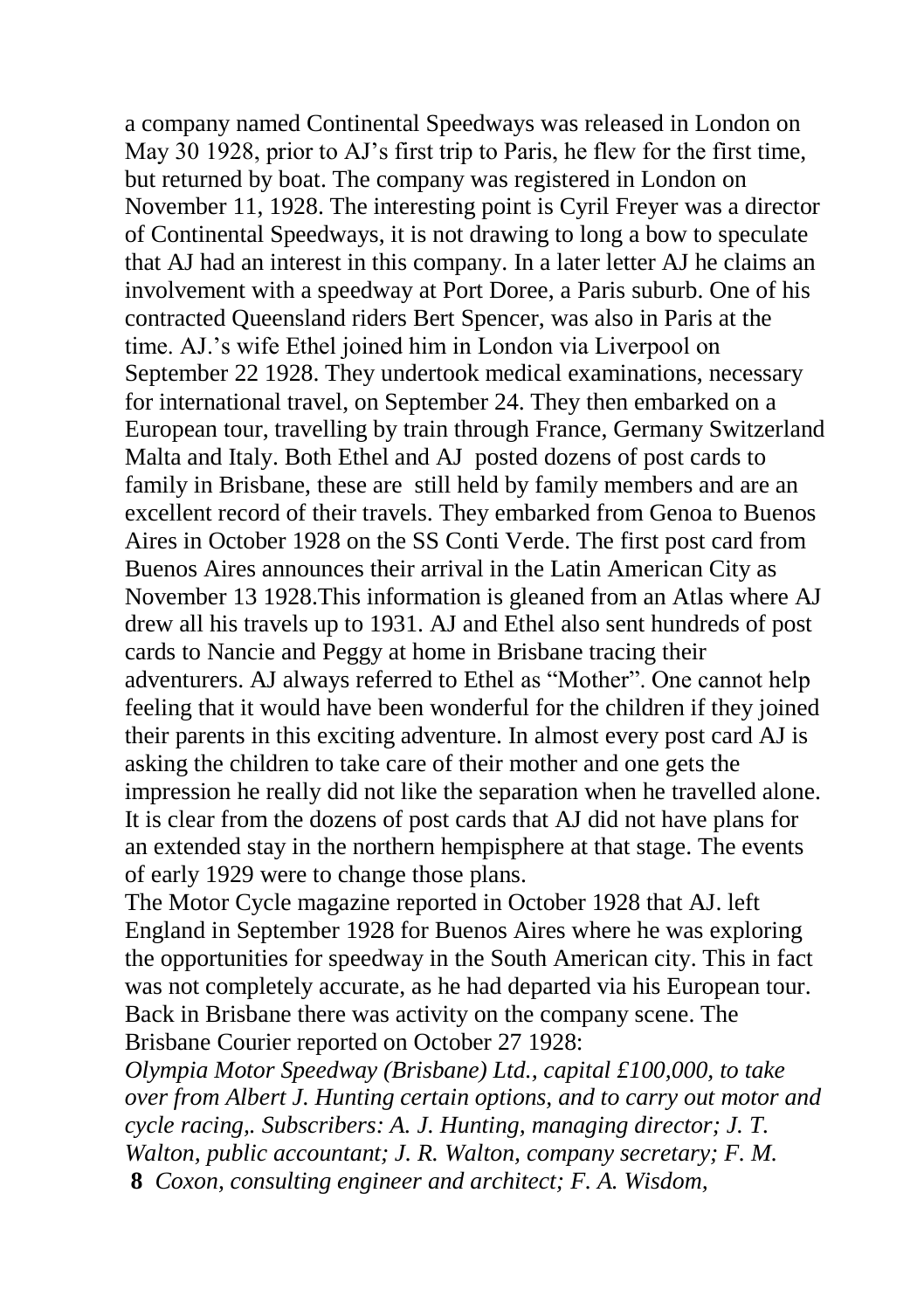*company manager; A. G. H. Gardner, solicitor all of Sydney; and D. Bertram, Cheltenham, freeholder*

It is clear from this action that AJ may have still had certain lease options in his own name, but it is interesting that he still retained the managing directorship chair although he was domiciled in England. Olympia Speedway Ltd promoted two meetings at Ipswich Showground on October 17 and November 21 1928 and a third on December 18 1930. The last one was of interest as it was titled the Ipswich Grand Prix which was won by Vic Huxley with many Davies Park internationals taking part.

John S. Hoskins the showman and promoter, made an interesting observation regarding the movement of Australian riders to England in 1928. He told UK journalist Richard Bott. in 1974

*"In 1928 the top Australian and a few of the Aussie trained Americans came to London and that was the end of speedway in Australia until a few of us got together in 1932 and took two teams of the best Australian and British riders down under."*

Speedway in Australia encountered some difficult times in the 1929- 1931 period as it was the lowest point of the depression, but it certainly was not the end of speedway in Australia. Hoskins himself returned to Australia but his stay was short lived, He then moved onto America and back to England again. It was the patriotic AJ who doggedly persevered to re establish the sport in Australia over the next decade.

After the 1928-1929 season at Davies Park another party of riders departed to join AJ in London. A big send off was organised by the supporters, but missing from the event was Max Grosskreutz who had already sailed with Frank Arthur, Vic Huxley and Jack Bishop, in company with Brisbane Douglas motorcycle agent Jack Harris on January 29 1929, on the well appointed steamer the "Nieuw Zeeland". Harris was to act as tuner and business manager for Huxley. The ill fated Bruce McCallum sailed in May. Smythe, Spinks, Pearce and Unwin decided to stay home in  $1929^7$  ensuring that Davies Park fans would continue to see plenty of top class racing for the remainder of the season and the start of the next one.

The Speedway News gave the top Davies Park riders for the season as Dicky Smythe, Jock Binney and Frank Arthur

As the season finished in Brisbane in March 1929, the boys over in England were preparing for their second season. Frank Arthur had taken a leaf out of Hunting's book forming his own team, Arthur's Tigers. **9**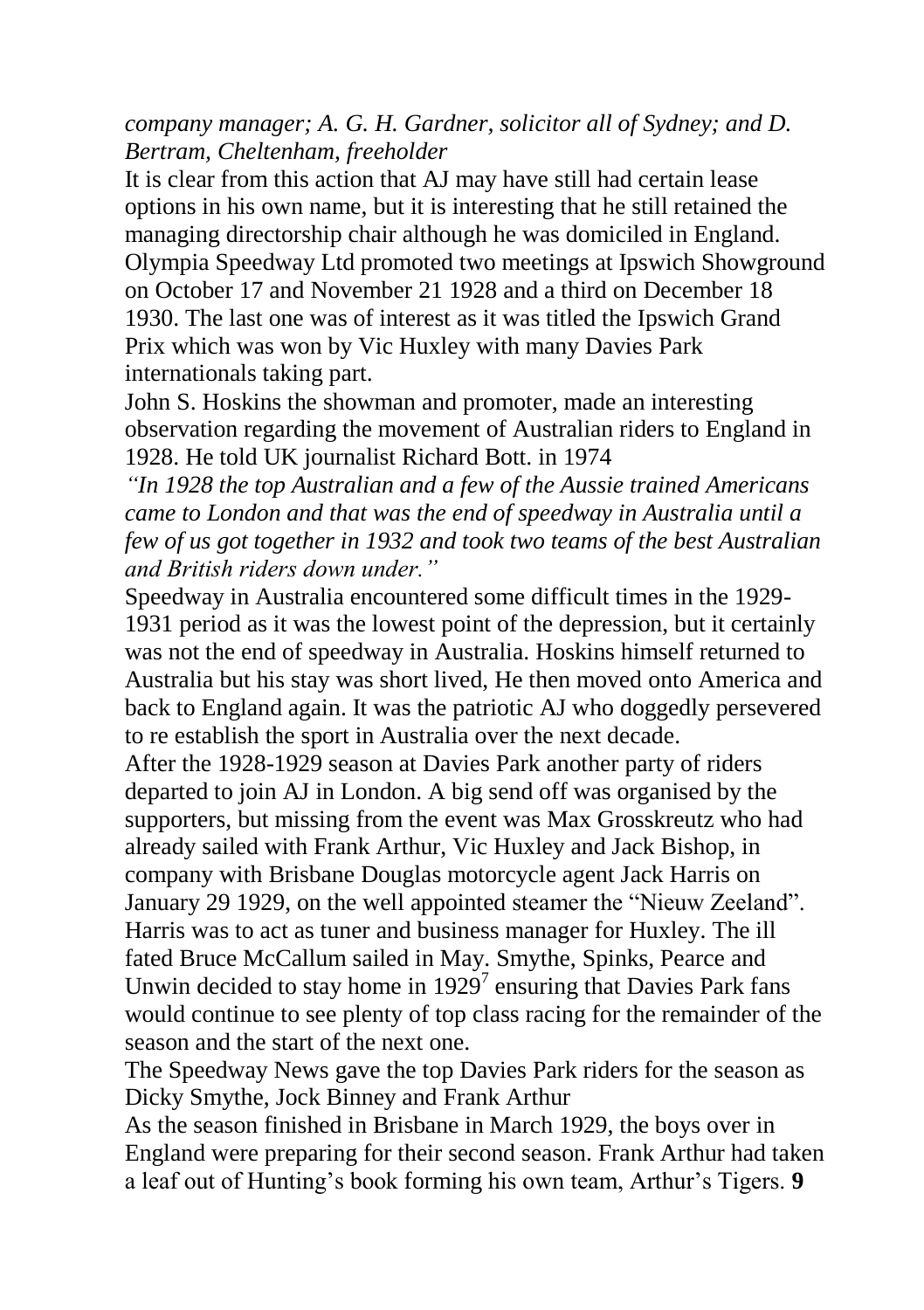He signed up Max Grosskreutz, and Dave Kemp on lucrative contracts that would see their every need catered for. Arthur joined up with promoter Jimmy Baxter in mid 1929 to stage two Internationals at Coventry, the pair then started recruiting riders for an Australian venture but this was cancelled when they failed to get official sanctions. It should be stated that AJ had by this time moved on to South America. Arthur had engaged English journalist Sammy Samuel as his representative with instructions to have six new Rudge machines and workshop, transport and living quarters ready for their arrival in London. Sammy would recall those days in a 1951 article in the Speedway and Ice News. <sup>8</sup>

"Frank found every man a new machine, which however, remained Frank's property. These mounts were expertly serviced and delivered to where he was booked to ride. All that was required of the boys was that they should keep themselves fit, and should ride in such a manner that the venture would show a profit. Most of the boys in those days (1929) were earning from £120 to £160 a week!

At the end of the season the cars, which had been used for transport, were driven to Southampton and abandoned on the quayside. I also saw other cars changing ownership for £25 - sometimes to the mechanics that had given good service. These were the days of easy money". Former rider George McKenzie stated that Ron Johnson just dumped his car at the Crystal Palace track prior to boarding the boat home. The eleven Queensland riders connected to AJ who racing in England in 1929 were:

Cyril Anderson (Exeter), Frank Arthur [Stamford Bridge], Jack Bishop (Exeter), Hilary Buchanan (Wimbledon), Max Grosskreutz (Lea Bridge), Vic Huxley (Harringay), Noel Johnson [Exeter and Harringay], Dave Kemp (Stamford Bridge], Bruce McCallum [West Ham], Bert Spencer [Exeter] and Harold Stevens [Exeter] After a winter in Buenos Aires AJ and Ethel returned to England for the new season departing from Montivideo on January 29 1929 aboard the "Dunstan Grange" of the Houlder Line. Ethel carried on to Brisbane on the Hobsons Bay, this was reported in the Adelaide newspaper's "About People" social column. On April 11 1929

*Mrs. Hunting wife of Mr. A. J. Hunting who is President of the Dirt. Track Motor Cycle Company, Brisbane, was a passenger on the*  **10***"Hobsons Bay", which passed through Adelaide yesterday. AJ.*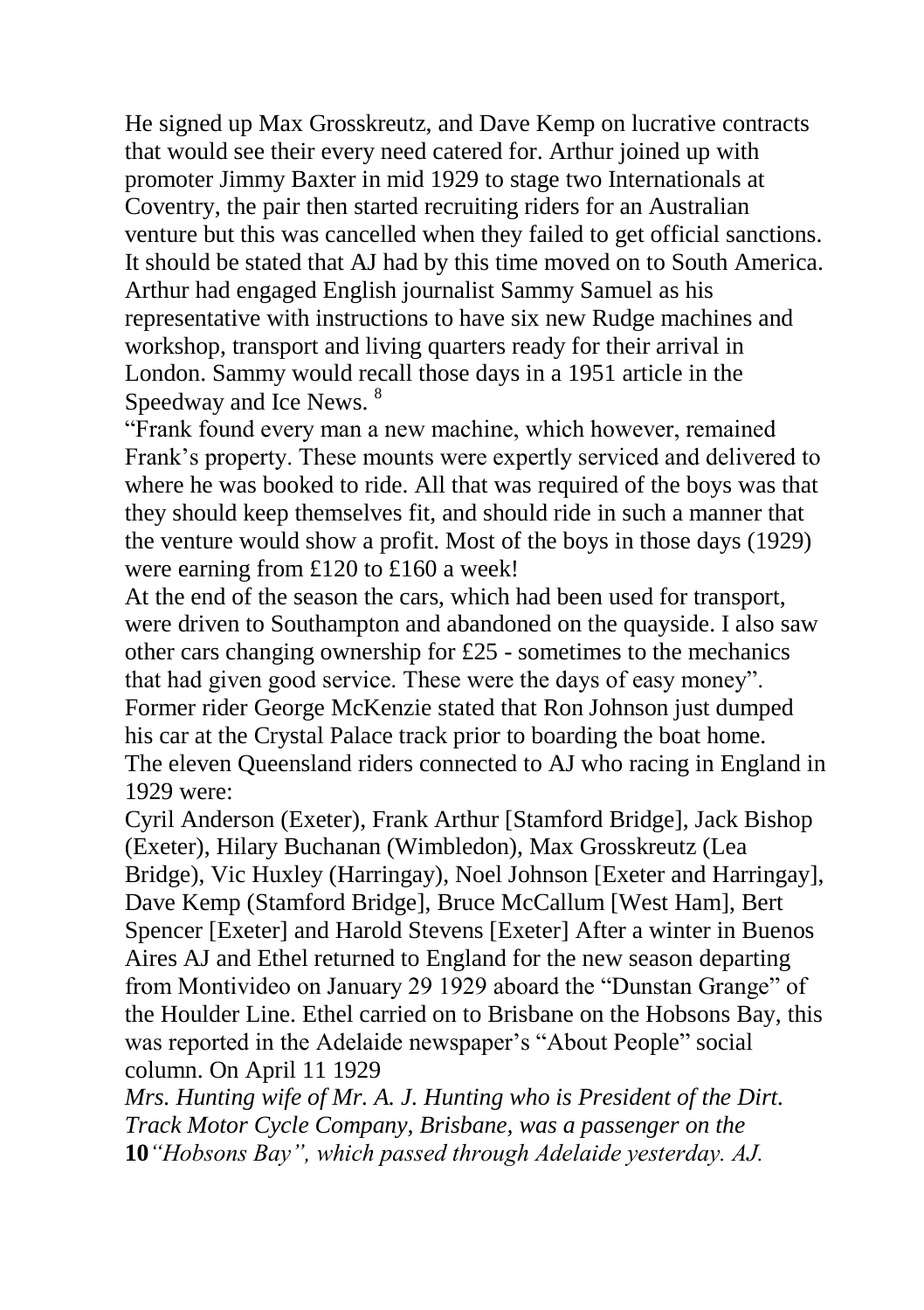#### *finalised his speedway connections in London returning to Buenos Aires in July 1929.*

In his absence his men in London had been busy, they formed and registered South American Speedways on January 18 1929 with WJ Cearns and John William Ormsby Hamilton, the latter was also a director of Continental Speedways Ltd. Three South American business men were shareholders, they were Squires, Durrant and Hastings. It was clear that AJ was making plans for South America at the start of the 1929 UK season.

. Although AJ is reported as being active in England in the early part of the 1929 season. The truth was that he had actually resigned from Speedway Trust Ltd in April, his place had been taken up by the Aviator Sir Allan Cobham on April 21 1929. There are many unanswered questions in AJ's travel movements. On his personal Atlas he indicates in pencil a route to his grandfather's birthplace in Germany with the notation, "July 1929". There are no official travel records between England and Europe to confirm this. It may just have been an idea that never eventuated.

AJ's daughter Betty, in Brisbane, received a post card from AJ on July 24 advising her of his forth coming move to South America. The reason for his departure from England was that he had been at loggerheads for sometime with his fellow directors who considered his free spending approach was not sustainable. It is believed AJ received a golden handshake to the tune of £15,000 which would have the buying power of ₤600,000 in 2012 values.

After the euphoria of the inaugural season in England, the fans were clamouring for something more than meaningless circus style open meetings. There were now sixty-four tracks throughout the country. It was decided to form a team competition with North and South league. The authorities then made a startling decision to ban the overseas star riders from joining in the league teams to allow the lesser lights more opportunities! This was the beginning of a strange desire by speedway authorities to embrace a policy of equalisation, which survives to this day. To compensate the top riders, elite competitions including a Star Championship and Golden and Silver Helmet tournaments were staged with lucrative prize money. Team racing and test matches would, in the long term, prove to be the lifeline of speedway racing. The season's big event, the Star Championship, was staged with two competitions, **11**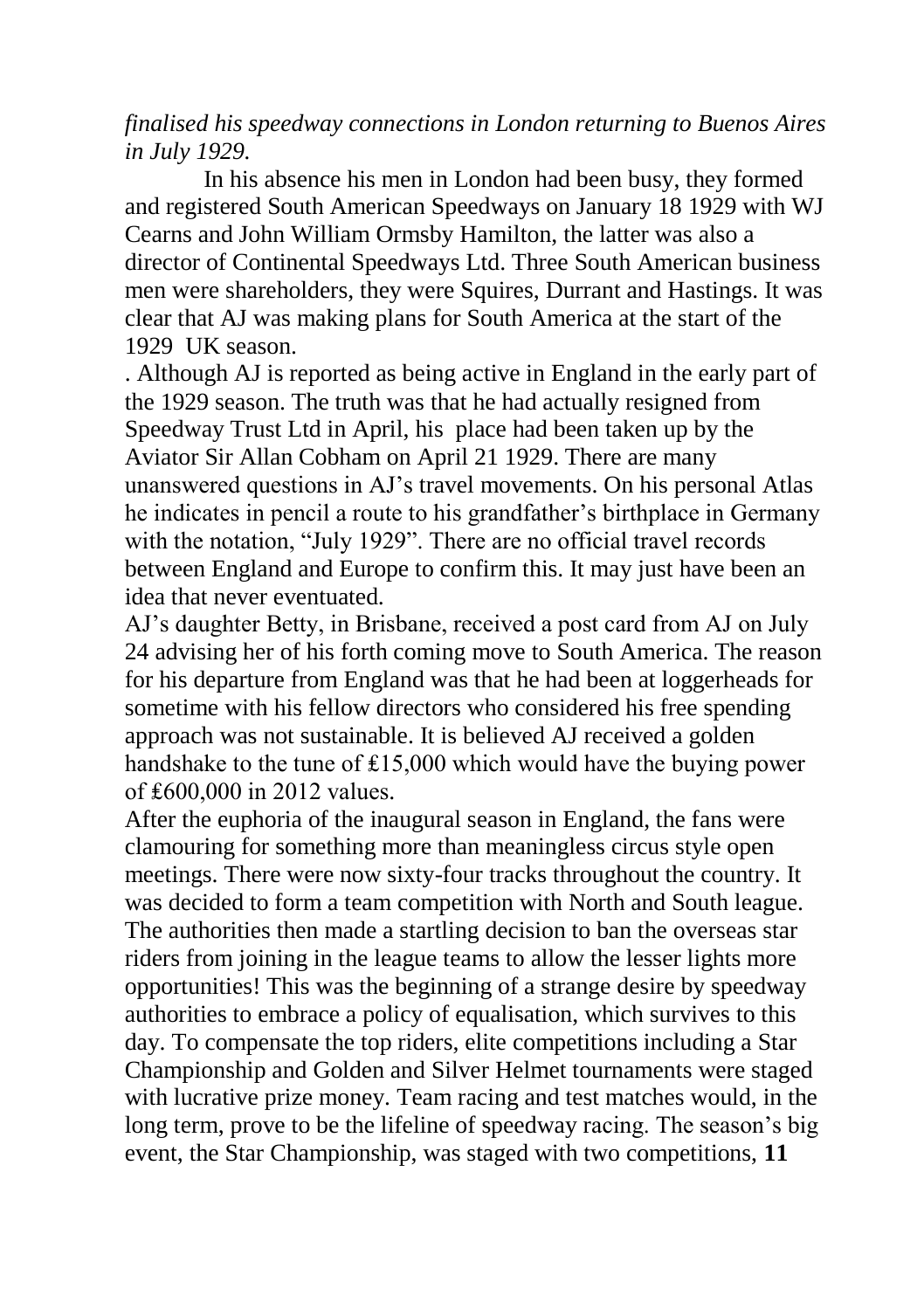one for English riders and one for overseas men. Frank Arthur won the overseas title from Huxley.

The warning signs of a decline in speedway fortunes came at the start of the season. Speedway did not open at Kirkmanshume Lane, then Hall Green and Harringay closed in June, followed by White City at the end of the season. The bubble had burst.

Much has been written regarding the stuchie between Wembley Speedway and AJ. There was intense rivalry between speedway promotions in that initial season. AJ was a strong and astute operator, protective of ISL's vast investment. He did not react kindly to Arthur Elvin's proposal to open Wembley fearing it would have a detrimental effect on attendances on present ISL promotions is not sustainable. It is believed AJ received a golden handshake to the tune of ₤15,000 which would have the buying power of £600,000 in 2012 values After the euphoria of the inaugural season in England, the fans were clamouring for something more than meaningless circus style open meetings. There were now sixty-four tracks throughout the country. It was decided to form a team competition with North and South league. The authorities then made a startling decision to ban the overseas star riders from joining in the league teams to allow the lesser lights more opportunities! This was the beginning of a strange desire by speedway authorities to embrace a policy of equalisation, which survives to this day. To compensate the top riders, elite competitions including a Star Championship and Golden and Silver Helmet tournaments were staged with lucrative prize money. Team racing and test matches would, in the long term, prove to be the lifeline of speedway racing. The season's big event, the Star Championship, was staged with two competitions, one for English riders and one for overseas men. Frank Arthur won the overseas title from Huxley.

The warning signs of a decline in speedway fortunes came at the start of the season. Speedway did not open at Kirkmanshume Lane, then Hall Green, Birmingham and Harringay closed in June, followed by White City at the end of the season. The bubble had burst.

Much has been written regarding the stoushy between Wembley Speedway and AJ. There was intense rivalry between speedway promotions in that initial season. AJ was a strong and astute operator, protective of International Speedways Ltd.'s vast investment. He did not react kindly to Arthur Elvin's proposal to open Wembley fearing it **12** would have a detrimental effect on attendances on present ISL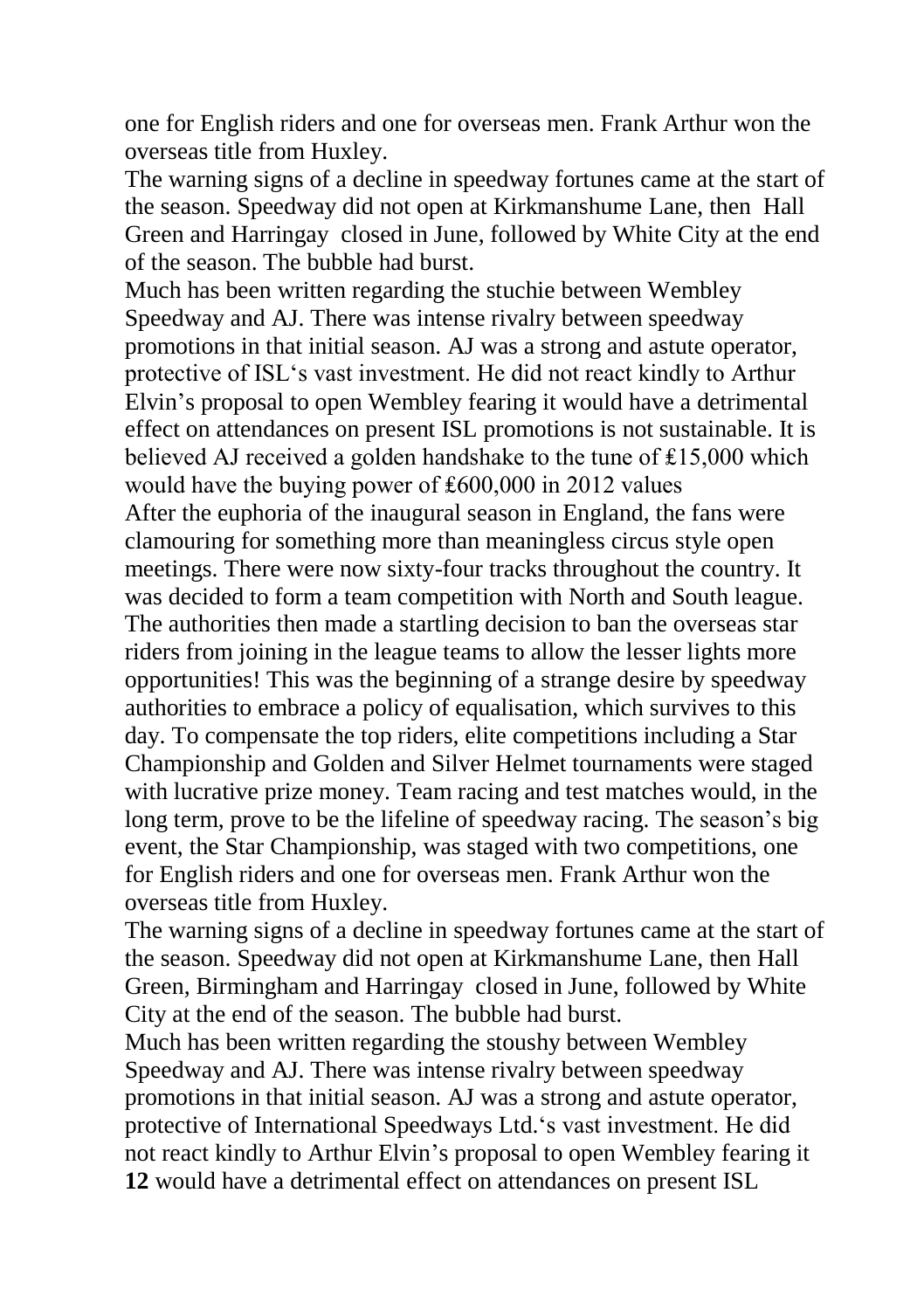promotions in workings. Another of the reasons for AJ's 1929 departure from UK was that when he arrived in England in February 1928 he only had one official body with whom to negotiate - the Auto Cycle Union. Now there was the infamous Track Licensing Body (TLB) a newly formed National Promoters Association (NPA) and a Dirt Track Riders Association (DTRA) to deal with. Becoming increasingly frustrated with the indecisions of these four bodies, the bickering and the infighting, AJ moved his operations to Buenos Aires in Argentina where he constructed the La Huracan speedway

In the northern winter of 1929 AJ, who was now based in Buenos Aires, invited a team of Australian, American and English riders to the South American city. In the team were Davies Park favourite Max Grosskreutz, New South Wales rider Buzz Hibberd and South Australian Frank Duckett. AJ was on good terms with all his Davies Park riders despite the falling out with ISL. Frank Pearce was offered a contract for South America but eventually declined.

Brother Frank was soon roped in again and travelled out to South America on the "Austurios" with some of the contracted riders, The shipping records do not indicate that AJ ever again returned to England. Frank returned to Melbourne in 1930 via England. AJ was reported to have arrived in Brisbane in May 1931. This appears to be the end of the Hunting brothers world-wide travels

A question often arises over whether Queenslander Bruce McCallum was in the South American party, and this stems from a group photograph that names a "Pug" McCullum. Note the "u" in the spelling. The fact is that Pug was the track mechanic, who was often mistaken for Eric Langton and was completely different in stature to Bruce who never went to South America. This story was reported in the Auto Journal of November 28 1930.

While AJ was pioneering in South America a meeting at Davies Park in Brisbane had great significance for the future of speedway. The Davies Park Grand Prix held on October 13 1929, was another original event that has significance in the history of speedway, Sixty-six years later that exact same formula was applied to a newly vamped World Championship series in Europe, which completely changed the future of speedway racing. This is another point where it can be stated "it started at Davies Park. " Sydney rider Lionel Van Praag, won the first ever Grand Prix and also won the consolation final. Tony Webb 2013 Brisbane **13**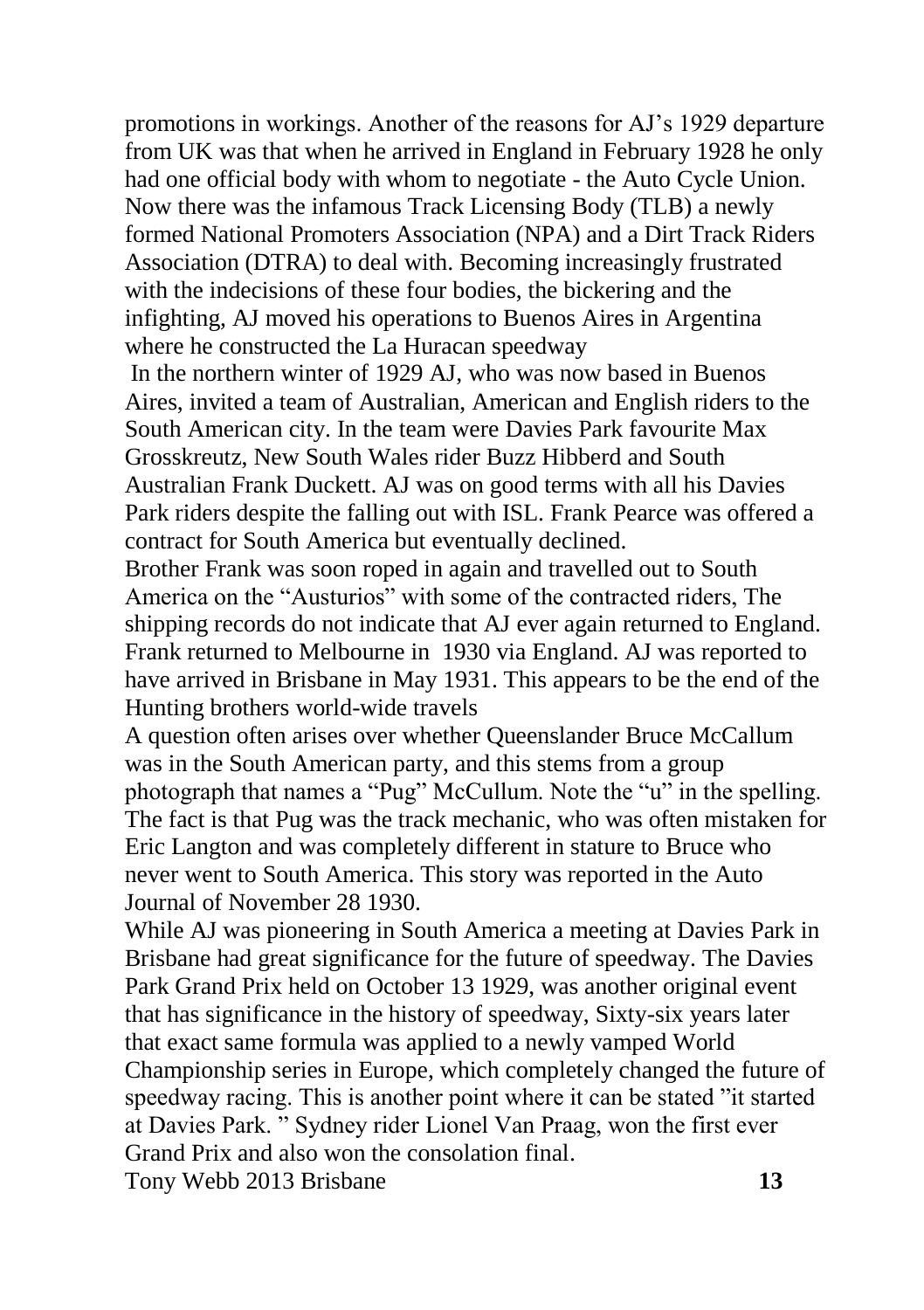# **The History of Preston Speedway - 1931**

**Graham Fraser** adds to his rolling history of the short lived Preston Team at the start of the sport.

After the opening two months of the 1931 season which saw home and away league fixtures and weekly Open meetings at Farringdon Park the cup season started for teams. This season saw the inaugural National Knock-Out Competition for the Daily Mail Trophy which finally pitched Northern and Southern League Teams together in competition for the first time.

Round One for Preston saw an early return to White City Glasgow on Tuesday,  $26<sup>th</sup>$  May to the venue that has seen the Lancashire side lose a league meeting in controversial circumstances a month earlier. The National KO Cup format was different from the league too. Eight riders per team racing over sixteen heats was a move towards the format we see today.

This time, for the First Round First Leg the Preston squad's strength in depth gave them an advantage and after the lead changed hands three times by heat 9, the visitors pulled ahead with four 5-1s and ran out winners 42-53. For Preston, Joe Abbott with four wins (12), Les Wotton 9+1 and five riders scoring 5 or more points carried the day over the Glasgow team whose top scorer was Arthur Moser who dropped only one point (11), Andy Nicholl on 8 (including an engine failure) - Preston riders winning nine races to Glasgow's seven.

Like league fixtures the return leg was scheduled to take place at Farringdon in the same week, on Thursday  $29<sup>th</sup>$  May but the meeting was cancelled die to threat of wet weather (that never materialised!) – the meeting was re-arranged for the next available mutually free date Thursday, 4<sup>th</sup> June.

Later that week the Preston fans were stunned to read in the Lancashire Daily Post that star rider, Ham Burrill had decided to retire from the sport. The reason he gave was that he had not found his form in the 1931 season and didn't want to keep letting his team down – to give somebody who can give the side more help – candour that was typical Ham It was suggested he might be found an official position at the track.

The National KO Cup  $2<sup>nd</sup>$  Leg fixture against Glasgow took place on  $4<sup>th</sup>$ June and this time Preston took full advantage of the home track to win **14** 70-26 (122-69 on aggregate). Poor Glasgow didn't know what hit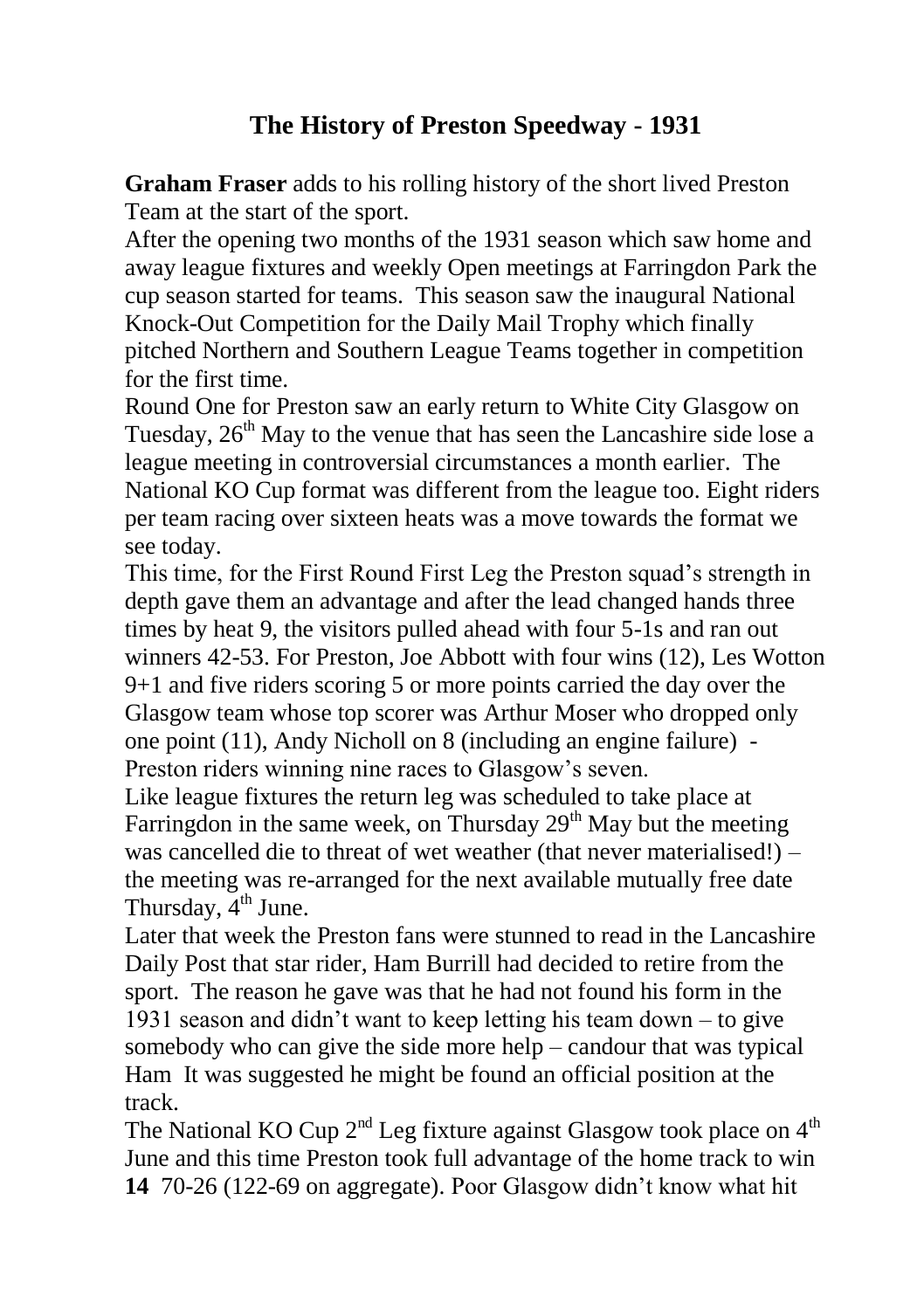them – Preston winning ten heats by 5-1 and the Scots only heat advantage was 2-4 in heat 15. Joe Abbott again top scored with 12, closely followed by Eric Airey and Larry Boulton on 11. Glasgow top scorer was Percy Dunn with 6. 7000 were present at Farringdon Park that evening.

A week later on  $11<sup>th</sup>$  June Preston hosted Leeds in a league encounter. The Leeds team comprised: Frank Charles, Alec Hill, Gordon Byers, Sammy Marsland, Roy Barrowclough and John Scatchard. Preston's sextet was: Joe Abbott, Eric Airey, Smiler Wotton, Eddie Myerscough, Ginger Lees and Larry Boulton. A crowd of 10,000 saw previously pointless Leeds keep Preston at full stretch throughout the match. The local press reported Preston suffering a number of engine failures, their machines seeming sluggish compared with those of their Yorkshire opponents. Crashes also robbed them of points.

Heat 3 saw Larry Boulton and Roy Barrowclough have a dead-heat finish for second place resulting in the highly unusual heat result of 4.5- 1.5 to Preston. The key moment in the meeting came in Heat 7 when Preston were leading 20.5-15.5. Joe Abbot had an engine failure in that heat, then Eric Airey fell but remounted to finish third. However Leeds protested to the Stewart that in remounted Airey got push start from a track attendant. The protest was upheld, Airey disqualified, giving Leeds a 0-5 and levelled the score which Leeds held onto with 3-3s over the final two heats to register a draw 26.6-26.5.

The return league fixture took place two days later at Fullerton Park and this is a meeting where there is no information available apart from the result – a Leeds win 30-23

The following week on Wednesday,  $17<sup>th</sup>$  June Preston travelled the Hyde Road for a Challenge Meeting First Leg raced under League Match Rules against a Belle Vue England Test match Riders team. The meeting was run over nine heats and two rider match races per heat with two points for a match race win and one point for second. Belle Vue's riders were Frank Varey, Eric Langton and Walter Hull (Max Grosskreutz at reserve) – for Preston it was Joe Abbott, Ginger Lees and Smiler Wotton. Surprisingly Preston took an 11-14 victory to their away leg at Farringdon Park the following evening. The same trio of riders were scheduled to race for both teams although Langton who failed to arrive was replaced by Aussie Test Star, Max Grosskreutz – hardly a Belle Vue English Test trio!. Over nine heats Preston riders won six match races to Belle Vue's three and Preston triumphed **15**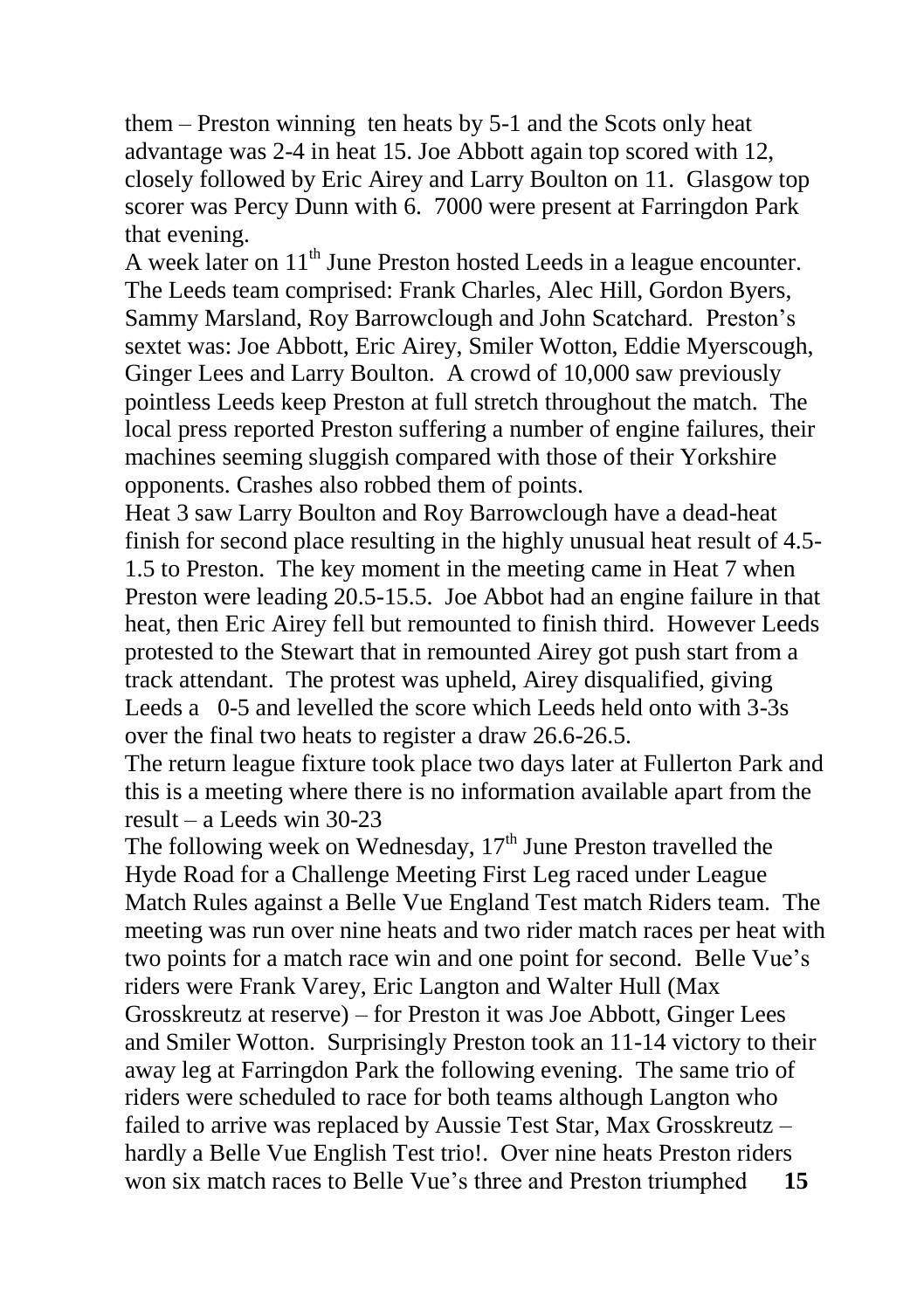14-8 (28-19 on aggregate) although the second leg saw five races with only one rider finishing which was a cause of some disappointment to the home crowd. However, the result over the two challenge meetings gave some credence that Preston riders were as worthy of consideration for the England team as their Belle Vue opponents.

At the halfway stage in the 1931 season Preston had slipped down the table of a small league of only six teams with good home form but patchy away results – not championship winning form.

Their position was not strengthened on a Wednesday evening on  $24<sup>th</sup>$ June when they faced league leaders Belle Vue Aces at Hyde Road. Two Aces 5-0 wins in heats 2 & 3 set the trend for another disappointing away loss 31-20, despite Joe Abbott's maximum and Ginger Lees contribution of 6 – the remaining quartet only contributing 6 points between them.

The following night the teams met again on league duty at Farringdon Park. Belle Vue's quintet of Frank Varey, Len Woods, Eric & Oliver Langton, Walter Hull and Bob Harrison faced the Preston side made up of: Joe Abbott, Eric Airey, Smiler Wotton, Eddie Myerscough, Ginger Lees and Larry Boulton. The home side started with a narrow margin of two points that by heat four was all square at 12-12 after which the Acres pulled ahead by two points and a penultimate 5-1 heat win for the Aces to secure a final 29-25 win for the visitors. Eric Langton top scored with 9 and Ginger Lees with 7 was leading scorer for Preston. At this stage the cup matches started to take over the fixture list. For the first time there was a National Knock Out Cup that pitted North versus South for the first time in serious competition. A fascinating pairing of Preston and High Beech in the Daily Mail sponsored Trophy competition. The first leg was at Farringdon Park which had eight riders and two reserves competing over 16 heats – quite different to the league format of six riders aside over 9 heats! It must have stretched the squads of competing teams to find 10 competitive riders. The Preston side was: Joe Abbott, Eric Airey, Smiler Wotton, Jack Tye,

Larry Boulton, Jack Rowley, Ginger Lees, Eddie Myerscough; Bill Kelner & Chris Tattersall at Reserve.

High Beech fielded: Syd Edmonds, Frank Pearce, George Bishop (a late replacement for Billie Dallison), Stan Baines, Bobby Blake, Reg Hutchins, Phil Bishop, Tiger Hart; the remaining reserve was Art Fenn. For High Beech it was a matter of hanging on with only one 5-1, two 4- **16** 2 heat wins and four 3-3s – Preston storming ahead with eight 5-1s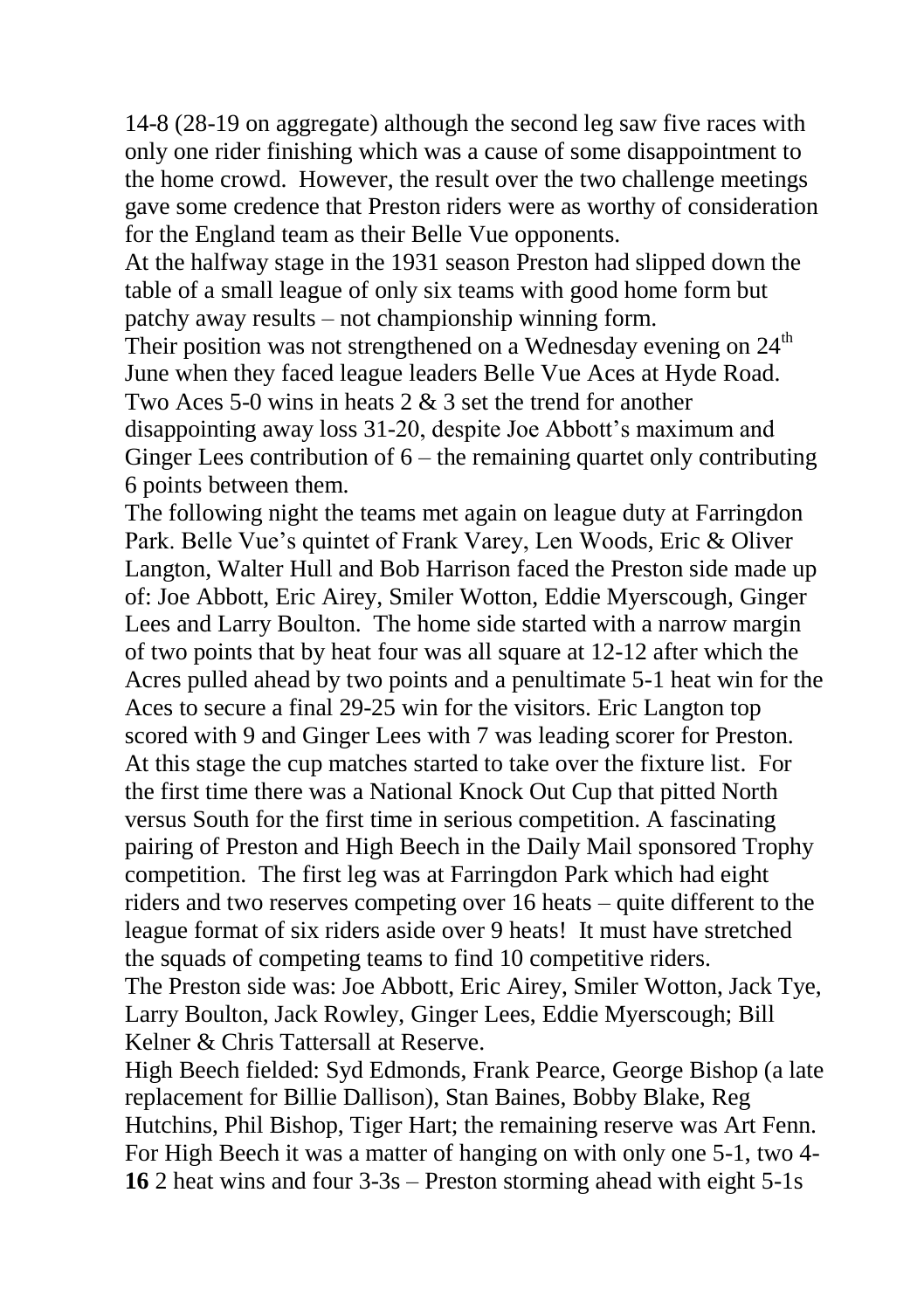and finishing strongly for a 65-31 home first leg victory. 19 year old Aussie, Bobby Blake & Reg Hutchins top scored for the southerners with six each. Stars of the night for Preston were Jack Tye & Ginger Lees with 12 point maximums. It was a result Preston needed as High Beech had only lost at home once in three years!

A week later it was the first round of the Sunday Chronicle Northern League KO Cup against Leicester Super at Farringdon Park under the normal league format. Preston has beaten the Midlanders 35-19 in their earlier league encounter so were confident of taking a good score to Melton Road. So it proved as the Lancashire team powered to a 38-14 victory. It was the solid scoring of all six Preston riders who all scored between 4 and 8 points, whereas only Arthur Jervis on 6 scored reasonably for the visitors.

It was announced at this point in the season that Preston captain, Joe Abbott, had been selected to ride for England the second Test match against Australia. The rest of the team was Squib Burton (Lea Bridge), Colin Watson (Wembley), Arthur Jervis (Leicester), Wal Phillips (Stamford Bridge), Dusty Haig (Sheffield, Eric Langton (Belle Vue), Jack Parker (Southampton). Reserves: Hal Herbert (Leicester) & Syd Jackson (Coventry). (In the event, the Test went ahead at Leicester with Abbott losing his riding partner Squib Burton to a broken thigh in heat one and Abbott again suffering from a recurring problem with his engines, still picking up two wins. England lost that Test match by two points with the teams going into the third rubber at Belle Vue all square. In the KO Cup return leg two days later the Preston sextet shocked the hosts winning the leg 34-20 – the first time Super had lost at home that season. Again it was Preston's solid scoring throughout the team that took them into the next round with only Arthur Jervis (8) & Hal Herbert (7) scoring heavily for the home side. Preston progressed on aggregate 72-34.

There were still league matches to fulfil and Preston's next fixture was away at Sheffield who were competing strongly the top of the table with Belle Vue for the league title. Sheffield had earlier beaten Preston comfortably in the first away meeting (with so few teams competing in this season's Northern League each team was scheduled to meet twice at home and twice away). The second league meeting at Owlerton before 9,000 fans was much closer and hinged on one heat – Heat 1 when for the first time at Sheffield a rider, Joe Abbott, was excluded through engine trouble and being unable to start the heat. The 5-1 **17**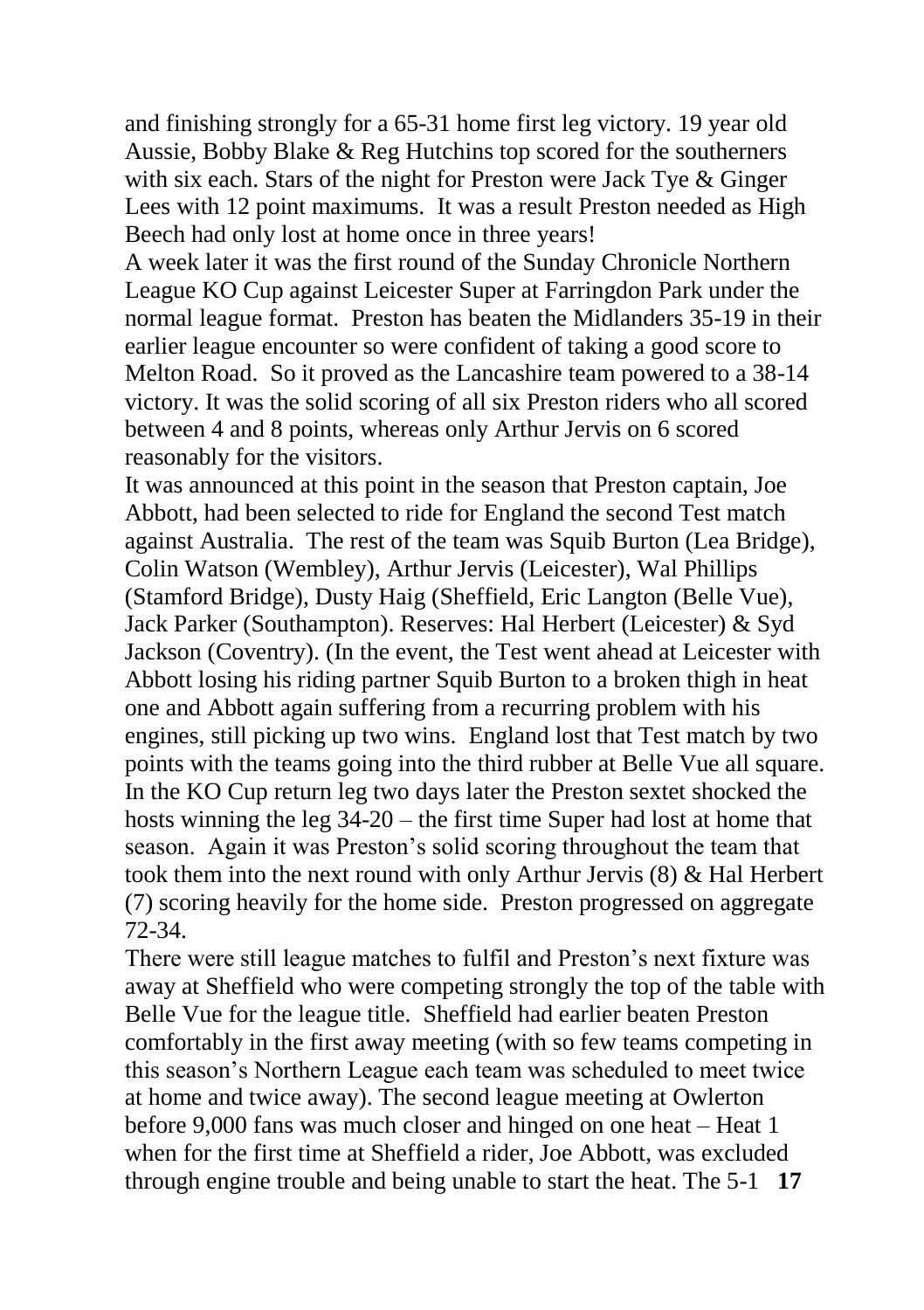advantage Sheffield took in that heat was one of only two they won, the other a 4-2 in heat 7 and Preston's only advantage was a 3-2 in heat 2. All that meant a 29-24 victory for the Tykes, Dusty Haigh top scoring for the home side and Ginger Lees a 9 point maximum for the visitors. Also with so few league encounters in the fixture list there were still opportunities for Open Meetings at Farringdon Park with one on  $16<sup>th</sup>$ July that saw many fallers and injuries, including Frank Varey who fell sustaining a dislocated shoulder in the Flying Nine. Preston's German rider, Bill Kellner won the Golden Helmet.

At this stage the sport was going through a financial crisis and Preston were not excluded from that situation and a new management took over the running of the club. To try to secure the future of the sport in Preston their first priorities were to improve the surface of the track at Farringdon Park and doing more to encourage young riders to take up the sport with special trails held and two spare track bikes available to be borrowed. Links were also established with motor cycle clubs around Lancashire.

Saturday,  $18<sup>th</sup>$  July 1931 was a big day for Preston as they face Southern League high flyers, High Beech at their King's Oak track. This was unlike other northern tracks as it was small and circular requiring races over five laps for the quarter mile. The Quarter Final second leg was always going to be an uphill struggle for the Essex team, pulling back a 34 point away leg deficit. So it proved with the homesters scraping in with a 48-42 win, Preston winning 107-79 on aggregate. Ginger Lees and Smiler Wotton won seven of the sixteen heats. In another quarter finals Belle Vue were pitted against Wimbledon and the Aces only won by four points at Hyde Road and were not expected to prevail over the Dons in the second leg.

After a well earned four day break many of the Preston stars appeared in an Open Meeting at Preston which also saw a rare appearance by Joe Abbott's brother, Raymond who crashed badly in the final of the Juniors race and as was taken to hospital. This led to Joe only riding once, being eliminated in a qualifier for the Golden Sash. The Trophies were awarded that night by the Mayor of Morecambe whose son, L.S. Cordingley, on his speedway debut won the Junior Scratch Race Final. Apart from Ray Abbott, a bumpy track also caught out Rol Stobart and Jack Tye who sustained injuries from falls. The Aussie and Lea Bridge Star, Harold Hastings, failed to make the meeting following a **18** breakdown en-route, much to the crowd's disappointment.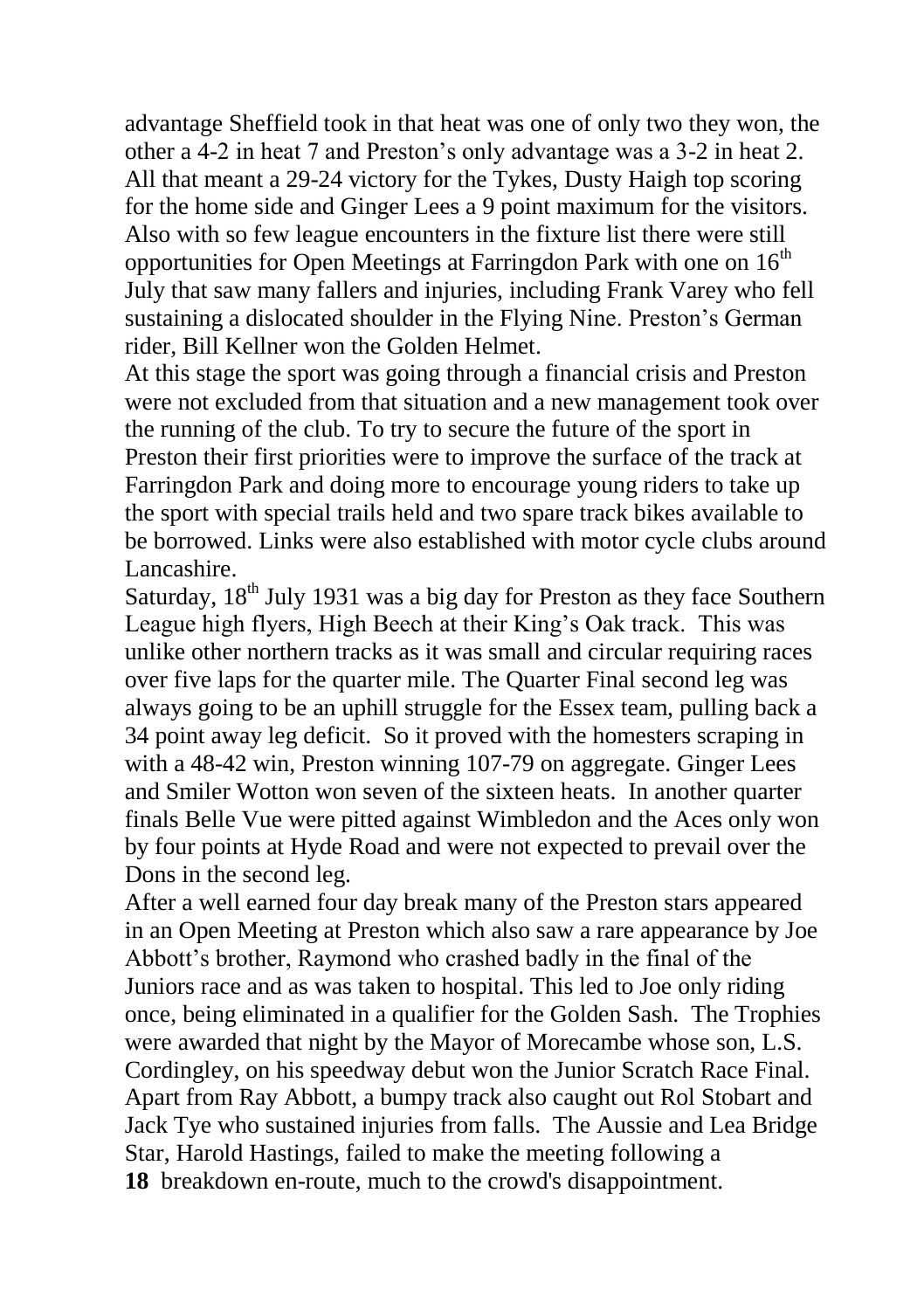Two days later it was the first leg of the Northern League KO Cup Semi Final when Preston face Belle Vue at Hyde Road, in front of a crowd of 30,000. In the course of the match the lead changed four times as Preston upped their game and would have won but for the loss of several points because of machine trouble and neither rider able to finish in heat 2 plus Smiler Wotton having an engine failure in the last heat which could have given Preston the win. As it was they lost 27 to 26, with Max Grosskreutz scoring an Aces maximum and Ginger Lees 8 for Preston.

The second leg at Farringdon Park the following Thursday was eagerly anticipated. A crowd of 8,000 watched as Preston trailed by three points up to heat 8 against Belle Vue's strongest team. Then Tye, Wotton and Langton had an alarming mix-up at the first corner, the only damage being to the machines. A lengthy delay of 9 and a half minutes ensued whilst bikes were fixed and Belle Vue lodged an objection that another rider should have replaced the Preston rider whose bike was taking time to fix within 3 minutes under the dirt track racing rules but that was rejected by the Steward. Eventually, Smiler Wotton and Bill Kellner picked out 4 invaluable points over Frank Varey and Clem Court. So to the final with Belle Vue a point ahead and Ginger Lees and Larry Boulton were faced with securing a win or a draw for Preston against Frank Charles and Walter Hull. Lees rode a brilliant race to beat Charles whilst Boulton blocked Hull to gain a vital third. So a 27-26 win for Preston and all square on aggregate! The rules required a replay home and away.

Onto a home Northern League meeting next and revenge against high flying Sheffield who were narrow victors at Owlerton three weeks earlier. Sheffield were on a high having beaten leaders Belle Vue the previous Thursday. However, this proved a dominant Preston performance as they outclassed their Yorkshire opponents on the night by a score of 38-15 and Sheffield winning only one heat advantage and Preston knocking in 5 x 5-1s. This was only Preston's fifth league win in 14 matches to date.

At this point Ginger Lees was selected for the England squad for the third Test match against Australia at Belle Vue. Ginger rode and England won the fixture to go 2-1 ahead.

It wasn't long before the much anticipated re-run semi final KO Cup meeting against Belle Vue at Hyde Road and on this occasion talisman skipper Joe Abbott was absent as 26,000 Mancunians roared on **19**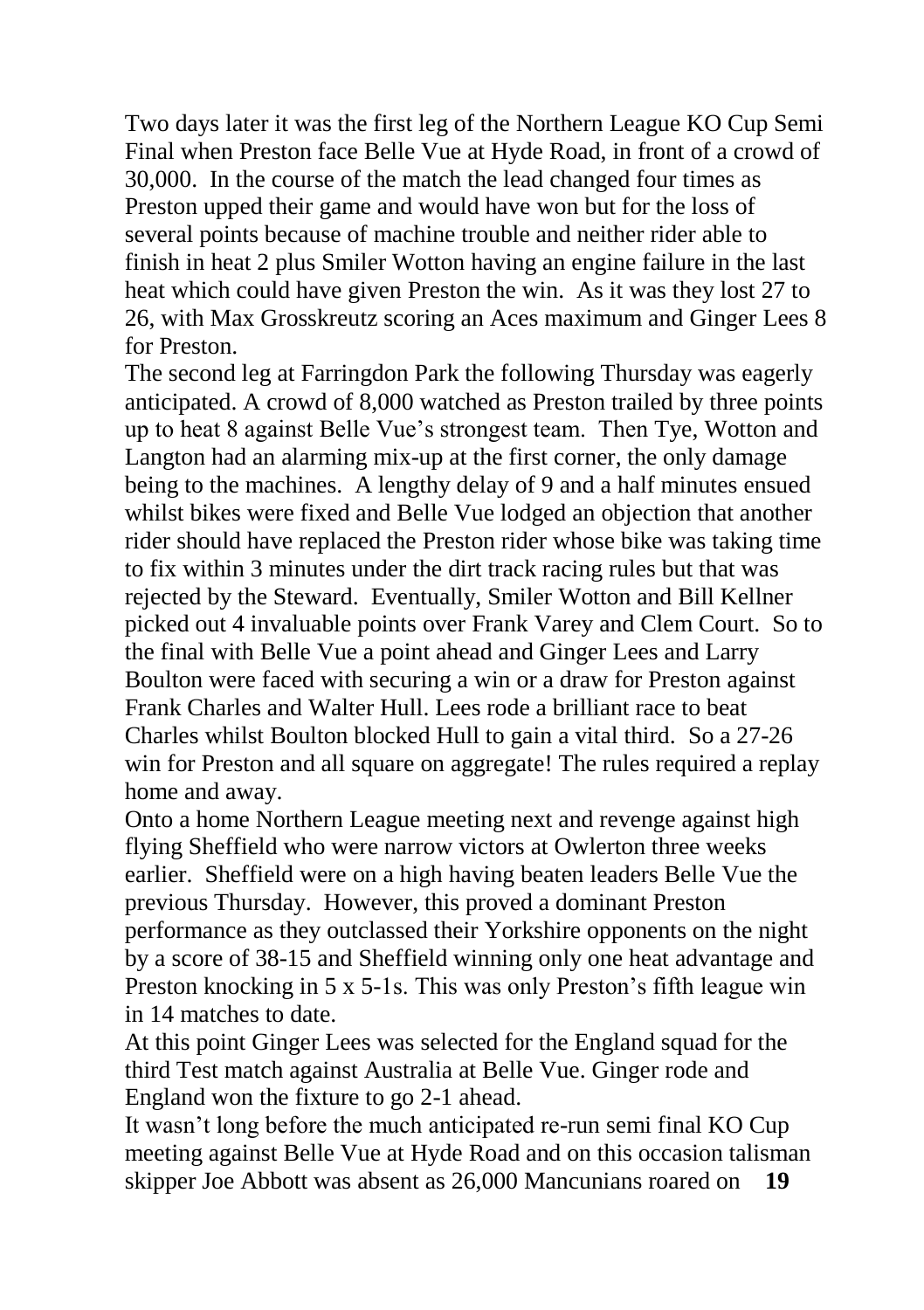their side to a 37-17 drubbing of their opponents. Preston's Larry Boulton only dropped two points from his three rides and Ginger Lees picked up 6, sadly the other four riders only contributed four points between them, including Glasgow's Norrie Isbister who guested for Preston. All but one Belle Vue rider scored between between five and eight points in a solid performance. It was a very tall order for Preston to overturn the deficit when the two sides met again two weeks later. First though Preston faced a Leeds team challenging for the league title and in an exciting home finale Preston overturned a three point deficit at heat seven with two home 4-2 heat advantages to clinch the points with a narrow 27-26 home victory. Ginger Lees and Eric Airey top scored for Preston, with Joe Abbott still absent. Gordon Byers with 6 was Leeds highest scorer.

Then the Lancastrians travelled to face Leicester Super at a wet Melton Road track who were looking to avenge an earlier Preston KO Cup drubbing on their home track. Joe Abbot was still out, this time after tearing a leg ligament at Lea Bridge the previous Saturday. His place was filled by German Bill Kellner. There were many fallers on a tricky track mainly Preston riders but Super riders dominated and triumphed 34-29. Leicester, in winning this match, completed an unbeaten home league record.

With a first team fixture break a challenge match between Preston Reserves and Belle Vue Reserves was arranged at Farringdon Park. Many fringe riders and second halfers were enlisted including the Stobart Brothers for Preston. Over nine heats Belle Vue Reserves won 30-24.

Next was a league encounter against Leeds at Fullerton Park where the home side triumphed 34-17 as Preston's poor away form continued. Some good news followed however as Joe Abbott was selected for the fourth Test meeting against Australia. Also Preston riders were prominent the same week at the new Barrow speedway.

Thursday,  $27<sup>th</sup>$  August saw the second leg of the re-run Sunday Chronicle Northern League KO Cup semi final against Belle Vue at Farringdon Park with a huge 20 point deficit from the first leg to catch up. The tie was effectively over by heat 5 as the Aces knocked in for 4- 2 heat wins laving Preston nowhere to go. The final score of 29-25 to Belle Vue gave then an aggregate victory of 66-42 and place in the **20** final against Leeds.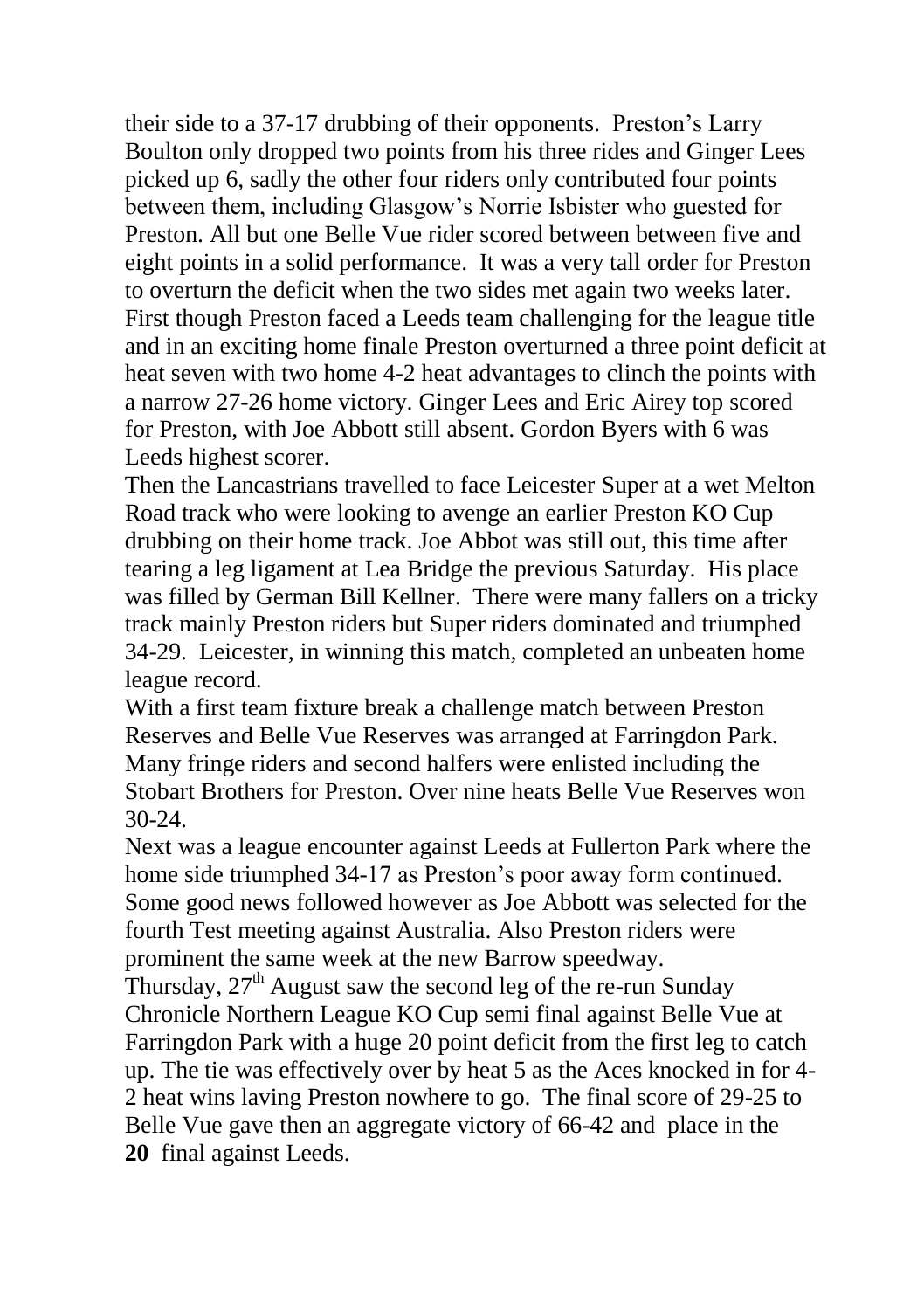An Open meeting a week later at Preston was rained off with the track flooded. However two days later Preston riders, Joe Abbott, Ginger Lees with Larry Boulton at Reserve represented England in the fourth Test against Australia at Belle Vue.

With the season moving into autumn, Thursday, 19thn September saw Southern League glamour side, Stamford Bridge arrive at Farringdon Park for the 1<sup>st</sup> Leg of the Daily Mail National Knock Out Trophy Semi Final. The visitor's team was: Frank Arthur, Lees Blakeborough, Gus Kahn, Mick Murphy, Dickie Wise, Bill Stanley, Arthur Warwick and Keith Harvey.

Preston were represented by Joe Abbott, Eddie Myerscough, Smiler Wotton, Eric Airey, Larry Boulton, Jack Tye, Ginger Lees and Bill Kellner. Unfortunately for the Northerners they were somewhat outclassed by their London opponents as the visitors had by far the fastest machines on show. Preston only won four of the 16 heats. Joe Abbott and Ginger Lees were apparently made to appear slow. A new starting system was used but that was sufficiently unfamiliar that there were 13 false starts on the night. Stamford Bridge's superiority was matched by Preston ill luck: two engine failures, a lost rear tyre on the last lap and a sprained ankle for Eddie Mysercough hardly helped the cause. Stamford Bridge triumphed 51-43 on the night with Frank Arthur and Gus Kahn top scoring with 12 point maximums each. Preston's best were Joe Abbott and Ginger Lees on 8 each. Before the  $2<sup>nd</sup>$  Leg Preston hosted a Challenge meeting against Belle Vue with two fairly experience teams racing over 16 heats and an Aces win by 53 to 42. The return Challenge at Belle Vue the following night was again won by Belle Vue 58-37. The meeting also saw a leg of the Northern Riding Match Race Championship where Eric Langton beat Ginger Lees 3-0 in the eliminating qualifier to meet Jack Parker, the Southern Champion to decide the Champion Speedway Rider of Britain. On Thursday  $24^{\text{th}}$  September Preston hosted a North of England v Australia Challenge. Joe Abbott, Dusty Haigh, Frank Varey, Eric Langton, Ginger Lees and Larry Boulton represented the North, Vic Huxley, Billy Lamont, Bluey Wilkinson, Charlie Spinks, Max Grosskreutz and AN Other represented the Antipodeans. A really close match with mainly shared heats came to a last heat decider with the score at 23-23. In heat 9 Ginger Lees won over Charlie Spinks, with Larry Boulton third over Bluey Wilkinson to secure the North a dramatic 27-25 win. **21**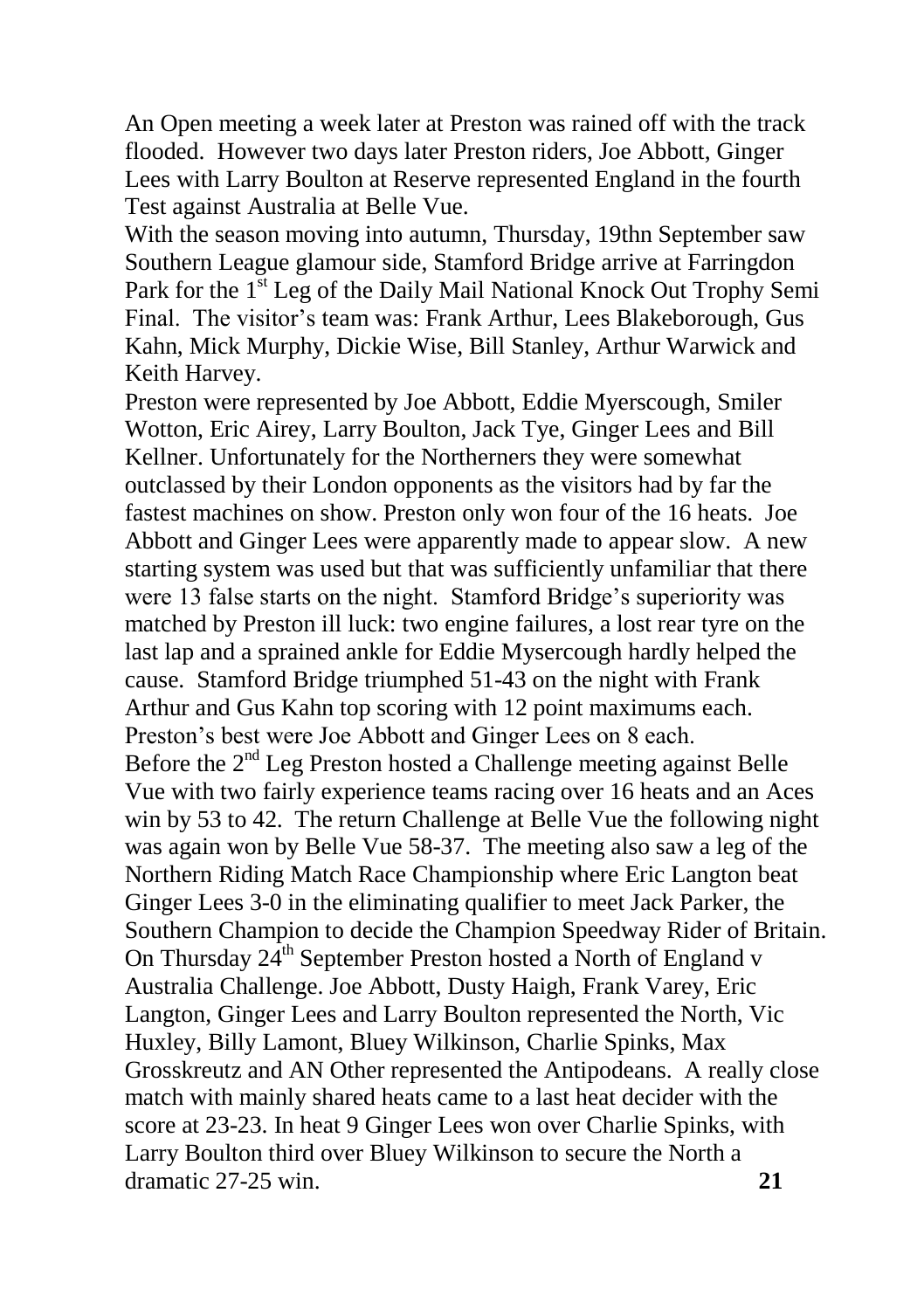The season came to a close with the National KO Cup Second Leg at Stamford Bridge in late September and not unexpectedly the Londoners triumphed 66-30 on their own track to win on aggregate 117-73. Few details of that fixture have been found and Stamford Bridge met Wembley in the final only to suffer a heavy aggregate defeat. Stamford Bridge finished second behind........ Wembley in the 1931 Southern League, as Preston finished fifth in a six team uncompleted Northern League, won by Belle Vue.

That was the end of the 1931 Season for Preston and although they had a couple of Open Meetings in 1932 the team never continued and that was the last seen of the sport in Preston. The riders moved to other tracks and Farringdon Park continued as Preston Grasshoppers Rugby pitch until some years later it became the housing estate at the site you can see today.

### **Graham Fraser**

# **Clem Beckett's Suspension**

Over the years I have looked in a fair few different newspapers but I never thought to look in the Daily Worker which has a fairly left wing political pedigree.

I was interested to read a newspaper cutting sent to us by **Roger Beaman** from the Daily Worker which was published on  $20<sup>th</sup>$  May 1931. The article was about Clem Beckett who was blacksmith turned dirt track rider who was also, then, Vice-president of the British Workers' Sports Federation.

It seems that Clem wrote an article which was published in the  $14<sup>th</sup>$ January 1931 edition of the Daily Worker in which it is claimed he exposed the commercial exploitation of professional motor-cyclists by dirt track promoters. The article was headed "Bleeding The Men Who Risk Their Lives on the Dirt Track".

The article goes on to say that a Mr E.B.Ware, a stipendiary steward of the Auto Cycle Union ACU attempted a reply a few days later. It seems that the Daily Worker considered Mr Ware's response to be feeble and evasive which permitted Clem the opportunity to have two further blasts at the promoters on  $17<sup>th</sup>$  and  $20<sup>th</sup>$  February.

The upshot was that three months later the ACU took the unprecedented action of handing out an international suspension to Clem. In the eyes **22** of the Manchester Evening Chronicle this action appeared a bit harsh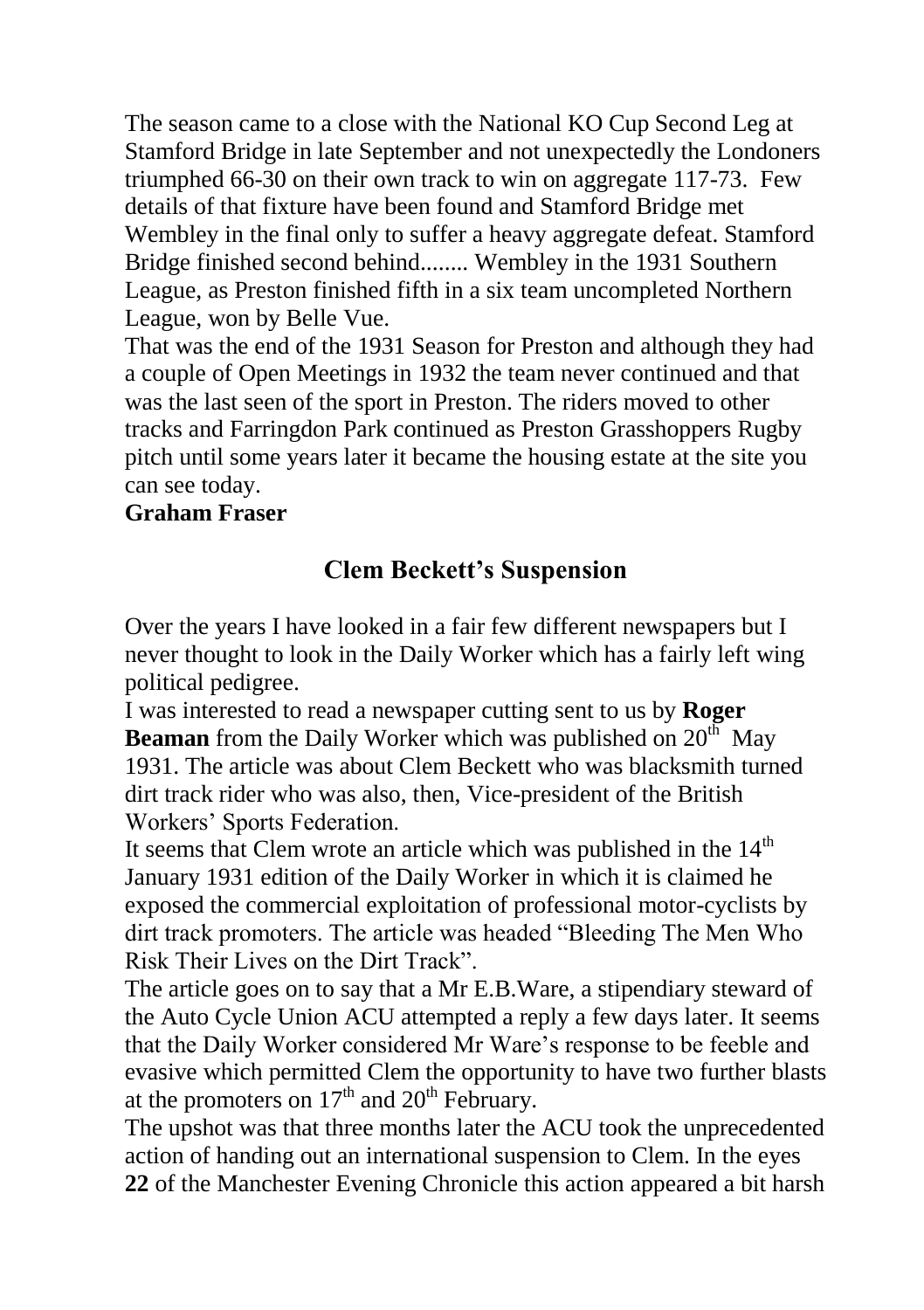to say the least and described the ACU actions as "the most remarkable in the history of speedway racing, for it has nothing whatsoever to do with the rider's conduct on the track." However, and somewhat oddly, the Manchester Evening Chronicle went on to suggest that if were to apologise "it would put matters right".

The Daily Worker went on to say the Comrade Beckett will not apologise. He is a worker-sportsman and as such will continue to fight the tyrannical powers exercised by the governing bodies of the governing bodies of capitalist sport.

It seemed that the loss of dirt track activity did not deter Clem from making a living riding bikes as he took himself off to Germany to ride on the Wall of Death which the Daily Worker described as "a thrilling exhibition of motor-cycling skill and daring". Clem was also to become a correspondent for the Daily Worker and died fighting for his socialist ideals during the Spanish Civil War.

## **Ken Kirkman's Diaries**

Ken's Diaries for 1934, have been kindly supplied by his grandaughter, **Karen Longhurst**, and give a remarkable insight to an Australian speedway riders fortunes in England, these are mainly unabridged except for corrections to place names. Ken left on 10th March Saturday 1934 and arrived in the UK on Monday 23rd April 1934.<br>Monday 23<sup>rd</sup> April Arrived at South Hampton and is Arrived at South Hampton and is it cold ? not half. We have anchored alongside the Majestic one of the largest ships afloat, she is a beauty. Got through customs all right after a lot of hassling around and in the train now. the carriages are beautiful and the ride as well the scenery is beautiful green fields on either side. When we arrived at Waterloo station and Van Praag, George Greenwood and a

couple of the other chaps were there to meet us. I went with Van Praag to Wembley in his M G car and did he give me some thrills. We went to see when the speedway at night

Tuesday, April 24 Saw Mr Elvin today the manager of when the stadium and Alex Jackson the speedway manager they would very nice to us about this project machine they had at the stadium it seems a good machine. At night went to West Ham speedway with Harry Whitfield in his car saw Doug MacLachlan riding he had three falls poor devil. Thursday 26th April Up at the stadium this morning fixing my bike for racing. Then had a practice starts andmy foot got caught in the **23**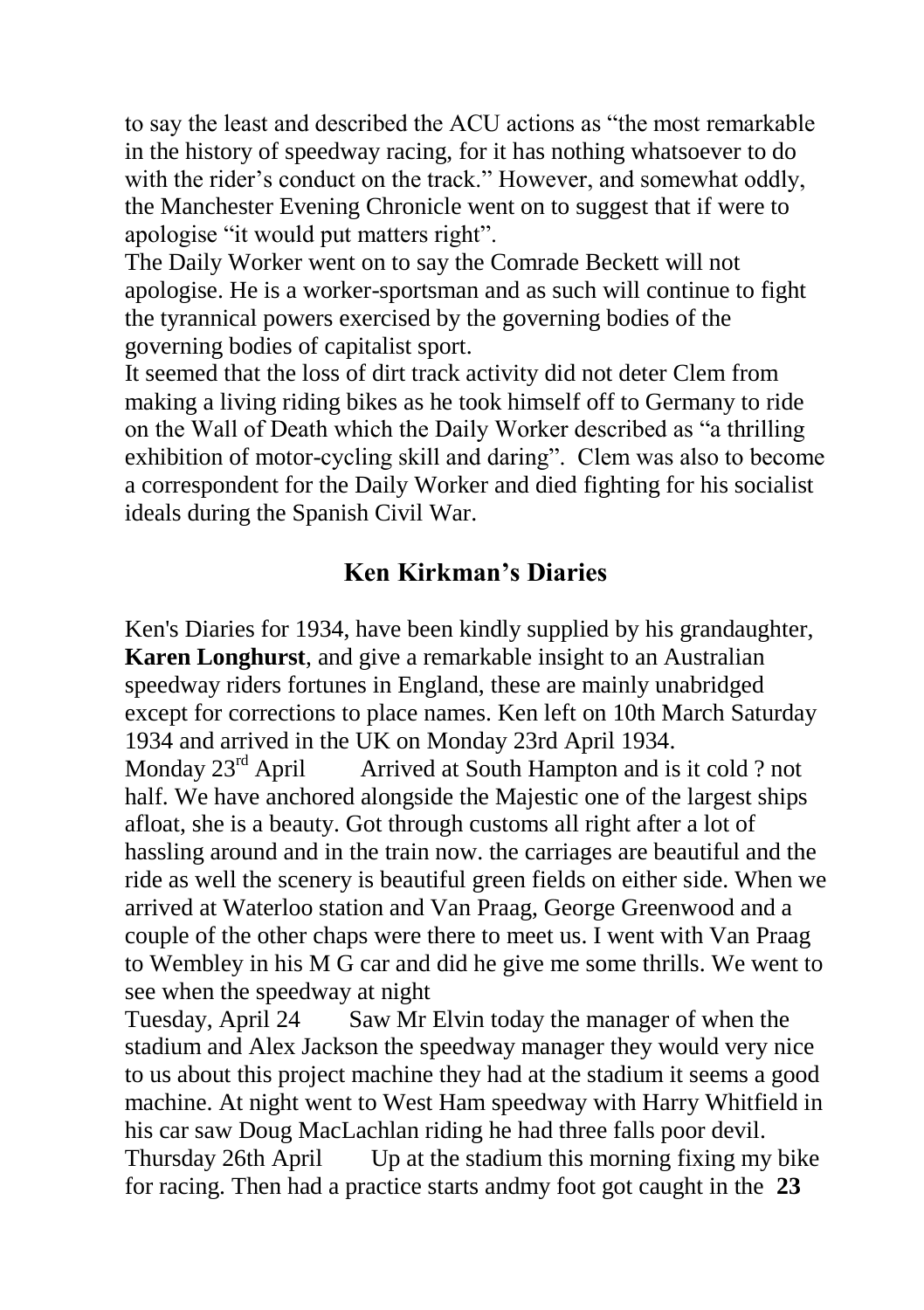back wheel and tore the leg out of my trousers and it happened to be my good suit, then went to town with Wal lyand George Greenwood to buy a car met Langtons and Frank Charles from Belle Vue. Very nice chaps We bought an Essex sedan off a chap this afternoon

Friday 27th April Went into the city with Wally and Charlie to get a license. got fixed up after a while, then drove to Waterloo stadium to get our parts and trunks got back to Wembley about 7.30

Saturday 28th April Went to see the cup final of football at Wembley stadium. was there a crowd, the biggest i have ever seen. the King and Queen were there.

Monday 7th May I had a ride at Wimbledon and a chap of the name of Rodgers one of the Aussies fell in front of me and I went over his bike and fell on my back injuring the lower part of my spine and had a bad bruise on to the muscle of my leg.

Tuesday 8th May Can hardly walk today. Wally drove me up to the stadium and Ted the trainer put me in a hot bath and rubbed my back and leg, feel much better this afternoon

Wednesday 9th May Still feeling pretty sore went through the usual thing getting my back and leg fixed up, nottoo good yet . Wally rode at the Lea Bridge, he had a match race with Steve Langton Steve won he had another ride but was beaten. He rode my bike his own wasn't ready, but my bike not too good.

Thursday 10th May Feeling pretty sore still but rode at Wembley the opening meeting. I got second in the heat and third in the final of the scratch race between some of the new Aussies and the two other Wembley riders. Wally little won his heat and the final

Friday 11th May Friday went up to the stadium did some training feel much better. Then pulled my bike to bits the first time for four meetings

Saturday 12th May Never did anything startling today very quiet. Went to a Speedway Dance, to picture show at Wembley. They held a scooter race for the boys Norman Evans won it and was presented with a nice cup then Praag was in the final with Evans and it nearly ended in a fight after they had pushed one another off several times.

Tuesday 15th May Went to West Ham Speedway at night very good meeting For the individual championship Huxley won the first match. They have to ride three times at different tracks.

Wednesday 16th May Went to New Cross speedway tonight it's the **24** smallest track in England at present. Wembley won the league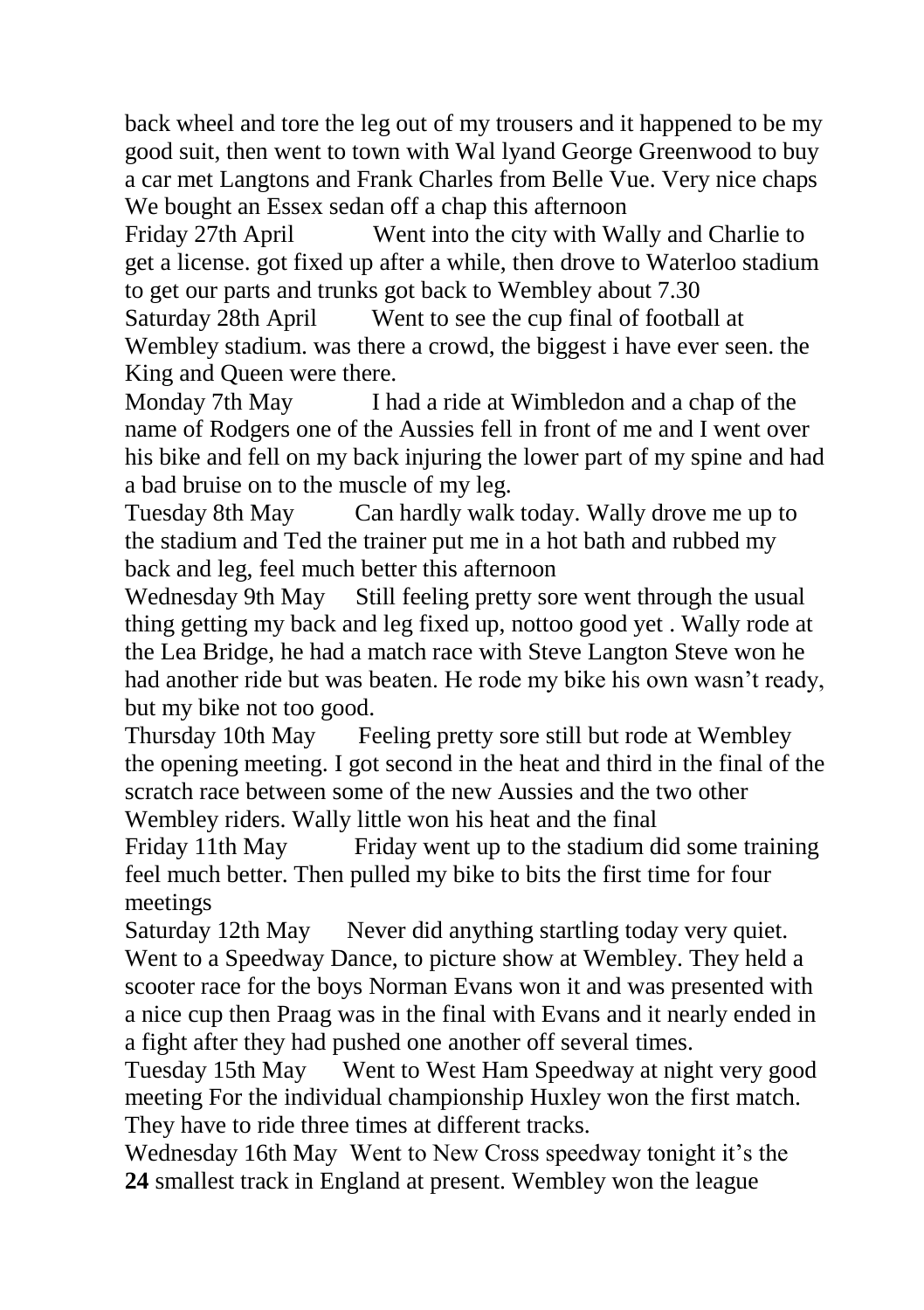match tonight, it is the first time this season that New Cross has been beaten. Wembley has won this six matches they have played so far. Thursday 17th May Rode at Wembley Wembley played West Ham and beat them I won the Junior scratch race with one second, we were only in one place.

Tuesday 22nd May Went to West Ham with George Greenwood. West Ham played Birmingham, the latter won the match 26 to 27 Bluey rode well Wally Lloyd broke his arm they also had a fireworks display which was very good. Afterwards George and I went to Lyons cafe for supper it is a beautiful place the doors haven't been closed since it was built.

Wednesday 23rd May Up at the stadium did my training and had a sort of a game of football which made me pretty tired going to the pictures tonight.

Thursday 24th May Rode at Wembley tonight in the reserve scratch race got second in the heat and third in the final Wembley won the match game it was a very good meeting and a wonderful crowd.

27th May Beautiful day just like the weather in Sydney there are an awful lot of planes flying about today but that is nothing new, they fly every day and night thousands of them I think they're getting ready for war

28th May Went up to the stadium to do my training after lunch went to town with Wal . Visited Groces and Lewis to buy some goggles. went to Wimbleton at night saw Huxley beat Stevenson for the individual championship. Huxley is riding marvelous but Stevenson rode terrible.

31st May Rode at Wembley - won my heat of the scratch race, in the final was leading and fell, afterwards had supper at the club and then home to bed. Harringay beat Wembley the first time Wembley has been beaten this season

2nd June Rode at Harringay in the qualifying scratch race but never did any good, My first ride there and the track was terribly bare, Dick Wise won with Steve Langton second and Cliff Parkinson third

5th June Went to Birmingham to ride at Halls Green Speedway. I was in the team. Kangaroos V Rest but couldn't get off at the start and the track was terrible, the worst I have been on.

Cominghome from the meeting I got four punctures and did I have some trouble trying to mend them. Great buses with search lights **25**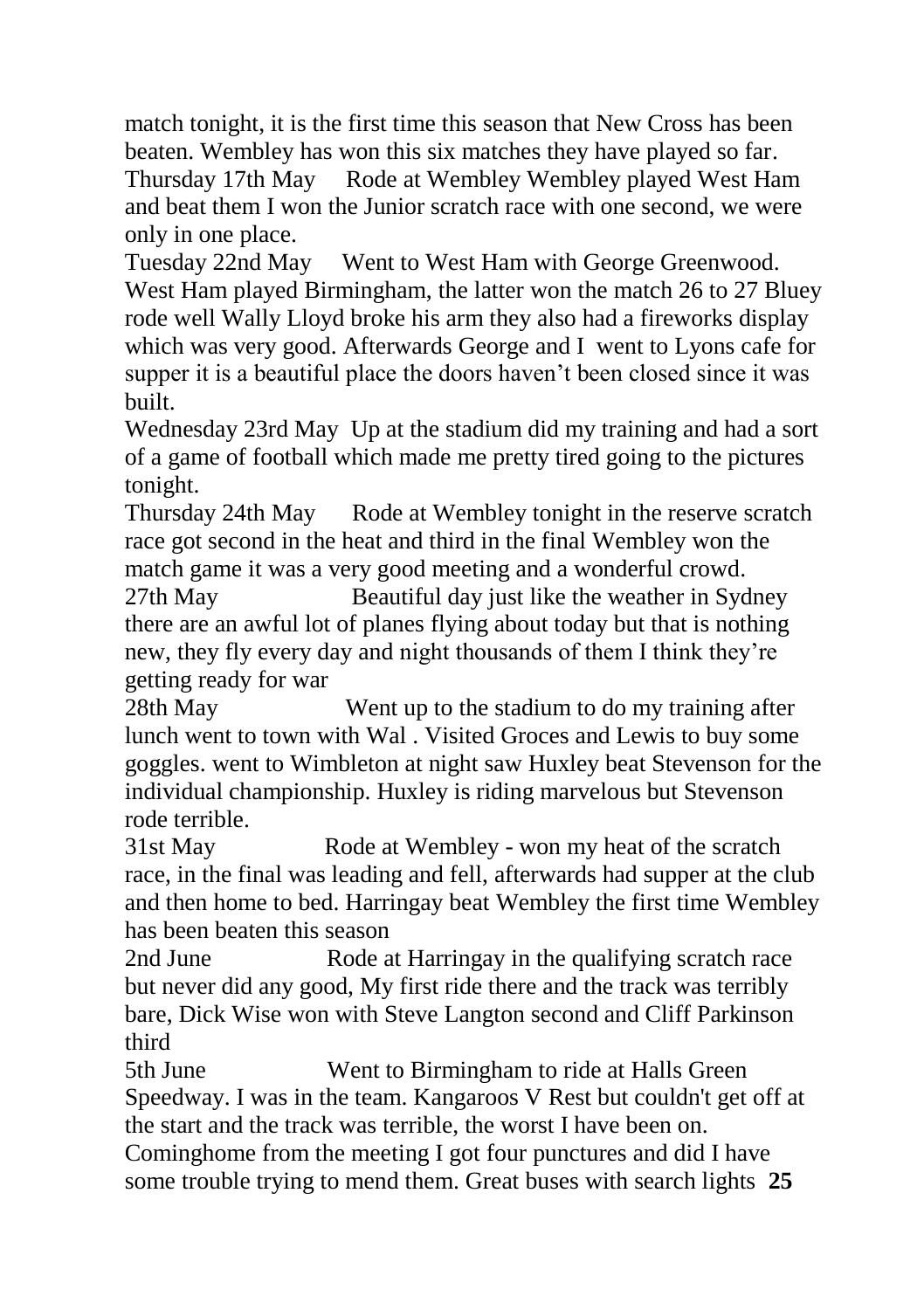were buzzing past and putting the breeze up me properly. Arrived home at 6am the next morning feeling rotten

7th June Saw the first test match between England and Australia Australia won by 69 points to 3 it was very good match the Australian team were Vic Huxley captain Lionel van Pragg Ron Johnson Arthur Wilkinson Dick Case Max Crosskreutz reserve Frank Arthur Jack Sharp. England Colin Watson, (captain)Les Wotton, Tom Farndon, Frank Charles, HR Lees, Gordon Byers, reserves H Stevenson, Wally Key

5th July Rode at Wembley in the 2nd division team got 2nd in the first heat and 1st in the third heat was leading till the last lap, slid down - got on the bike again to run second. Also won match race with Bill Rodgers, rolled a tyre off in the first laps and finished with the tyre half off.

7th July Went to the stadium in the morning and had a look around in the afternoon went to the baths for a swim at night went to Harringay speedway. Harringay beat Lea Bridge in the league match. Bluey won the scratch race.

19th July Rode at Wembley in 2nd Division League,I am captain of the team now we played Wimbledon won by 10 points won 1st heat and 2nd in the second heat.1st in the third heat.

1st September Went to Manchester with the Wembley team as reserve, but never had a ride. Wembley were beaten by Belle Vue easy. 3rd September Rode at Wimbledon in the 2nd division team, we lost the match Jerry Williams my team mate fell in the three races, there were only two of us that didn't fall, Jim Millward and myself, I got one 2nd and two thirds

18th October Rode at Wembley tonight it was the last meeting of the season. I was reserve for the team only had one ride and got third place. One supporter gave me a Wembley flag and another a Wembley Lion they were very nice presents so that is the finish of the speedway racing for me this season in old pommy land and I am not sorry asI am longing to get home to my wife.

Last entry 19th October Went to the stadium to pull my bike town and clean it out ready to pack for the boat said goodbye to Mr Elvin the manager of Wembley stadium He asked me to come back next year but I don't think I will be going somehow.

**26** This is a biopic of Ken Kirkham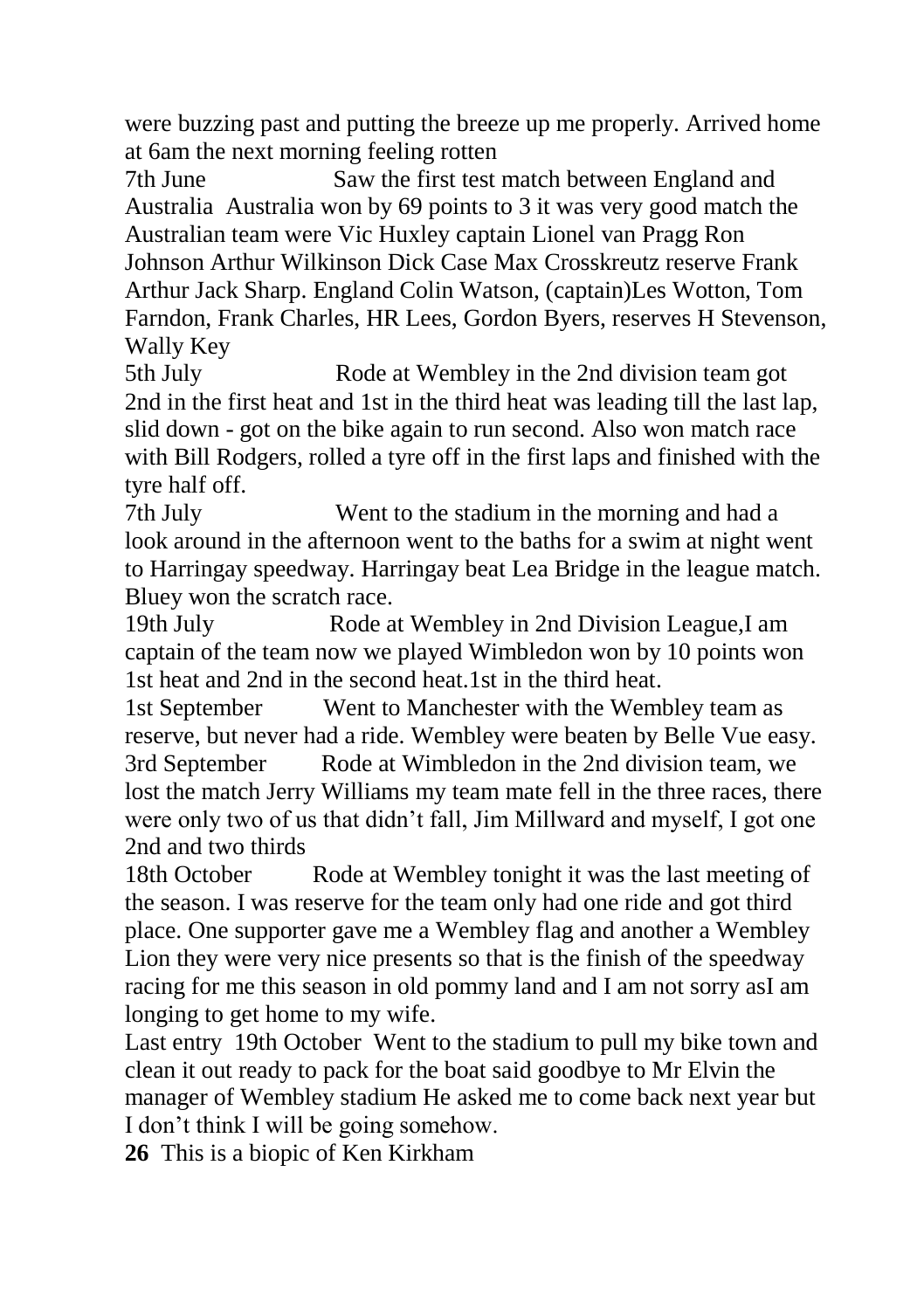The streets of Bathurst were still lit with Gas lamps when Kenneth William Kirkman was born in August 1910. In 1916 at age 6 Ken went to Howick public School in Bathurst and in 1924 aged 14 he went to Bathurst High school. At some stage probably because of his fathers' Miltons love for motorbikes, Ken, along with one of his cousins, Stan, started riding motorbikes. As Ken was always on the lookout for new technology and the latest gadget I'm sure this led him to try out this new sport of dirt track Speedway riding.

1928 age 18 Ken started as an apprentice Lynotype operator at the Newspaper in Bathurst when he left High School.

By the time Ken was 19 in 1929 and speedway Racing was the new Sport of the era. The New Bathurst Speedway had just opened and together, Ken and his mates became the Boys from Bathurst. A new era in Australia and the boys from Bathurst were eager for some action travelling to different circuits trying their luck racing speedway Ken and his cousin Stan would pack up the Model A Ford, strapped the motorbikes on the side of the car and drove to Sydney after work on Friday night. They would race over the weekend, probably sleeping in the car, then drive back on Sunday nights to start work on Mondays. It was during one of these trips Ken met his future wife to be Dorothy Peplow. Ken then started racing speedway at Blayney NSW with Bluey Wilkinson in 1929. They shared a Douglas belt driven machine but, by the time Bathurst speedway opened in 1930, they had their own Douglas DT bikes He went on to race at Wentworth Park, Parramatta, Liverpool, Cox's Paddock, and the Royal. Ken set the fastest time at the first Wentworth Park meeting. By this time he had come under the mechanical wing of ace tuner Fred Hibberd who had returned from England. Fred had tuned for Vic Huxley, Frank Arthur and many of the stars in England finishing his tour with Belle Vue Aces as their chief mechanic.

In 1931 the Douglas made way for a Rudge. Ken continued to ride for Wentworth Park in the1932/1933 season. In November 1933 he represented NSW against QLD. Ken's form continued to improve, he then raced in Brisbane, travelling there and back by road with Frank Arthur and Dick Sulway. On his return to Sydney he was appointed captain of the Royales team. Now he was on a 20 yard handicap. He beat Wally Little, Dick Sulway and Jock Hollis in match races. At first Hollis, an experienced rider, refused to meet the up and coming star, but gave in to public pressure. **27**